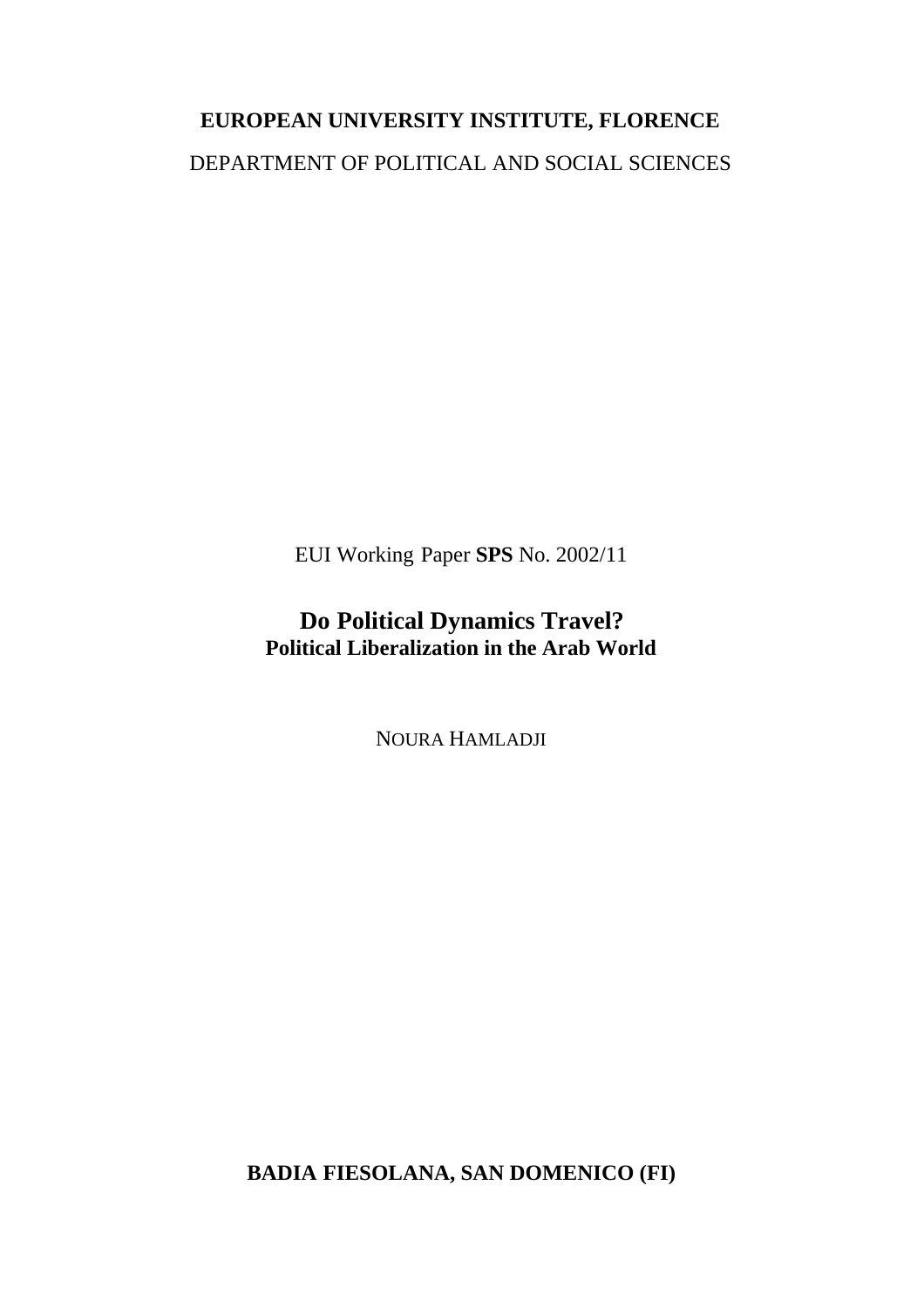#### All rights reserved. No part of this paper may be reproduced in any form without permission of the author.

Noura Hamladji@iue.it

© 2002 Noura Hamladji Printed in Italy in November 2002 European University Institute Badia Fiesolana I – 50016 San Domenico (FI) Italy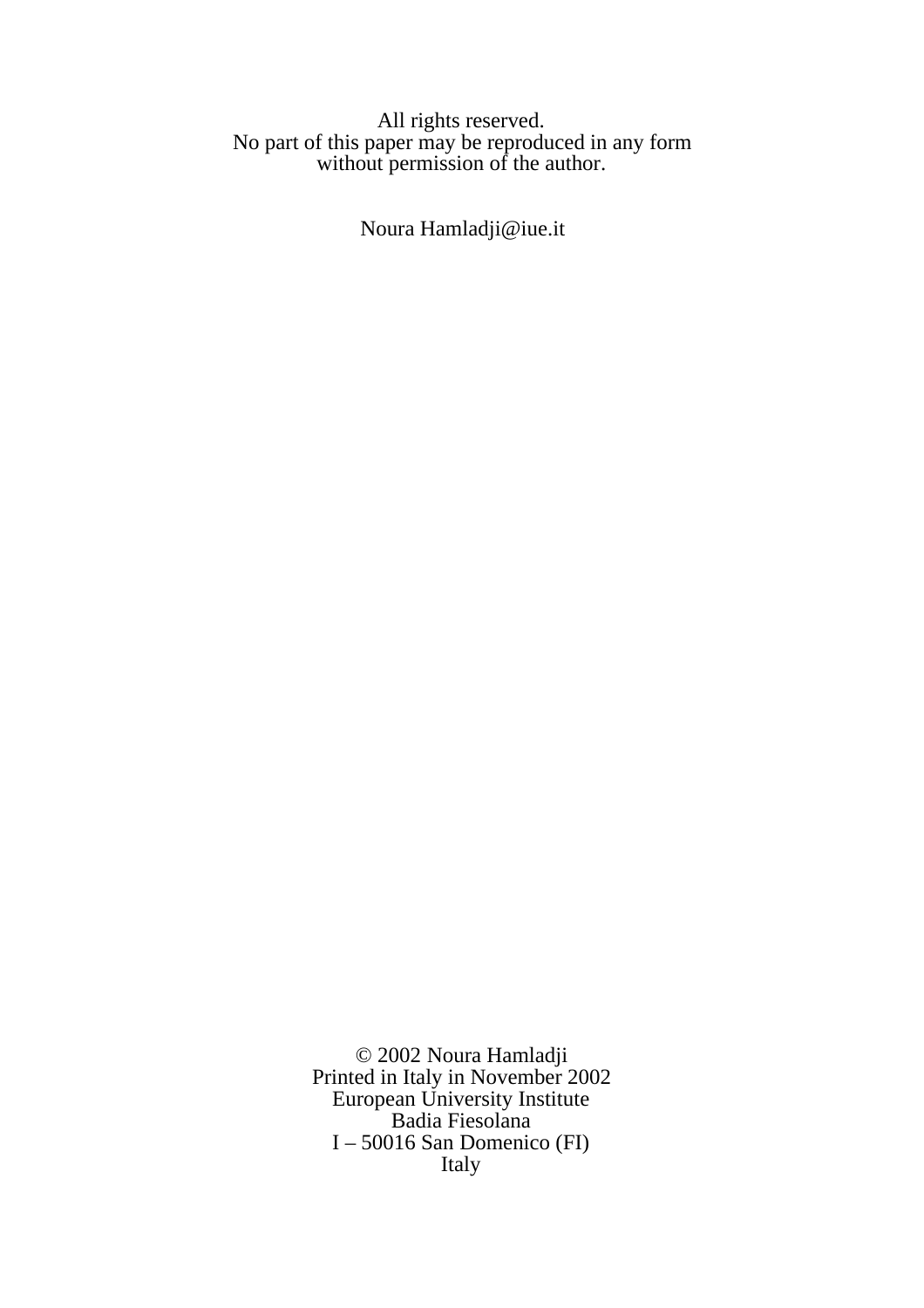## **Do Political Dynamics Travel? Political Liberalization in the Arab World**<sup>∗</sup>

#### **Noura Hamladji**

Ph.D. Candidate Department of Political and Social Sciences European University Institute, Florence

 $\overline{a}$ 

<sup>∗</sup> This paper was presented at The First World Congress on Middle Eastern Studies (WOCMES), Panel on "The Future of Arab Political Opposition: Loyal, Co-opted, or Illegal?" Mainz, 8-13 September 2002. I thank the participants as well as the audience of this panel for very useful comments. The first draft of this paper was largely written in the spring of 2001, when I was visiting researcher at the Department of Political Science of the University of California, Berkeley, with the financial support of the European University Institute. I would like to thank the exceptionally good group of the graduate seminar on "National Political Regimes: Structure, Emergence, and Impacts," directed by David Collier, Ruth Berins Collier, and James Alan Robinson, for rich and fruitful debates. I benefited from the useful comments of David Collier, Ruth Berins Collier, Sebastian Mazzuca, and Philippe C. Schmitter. A special thank goes to Gerardo Munck who provided extensive suggestions on all parts of this paper. Needless to say that I am the only one responsible for all remaining errors.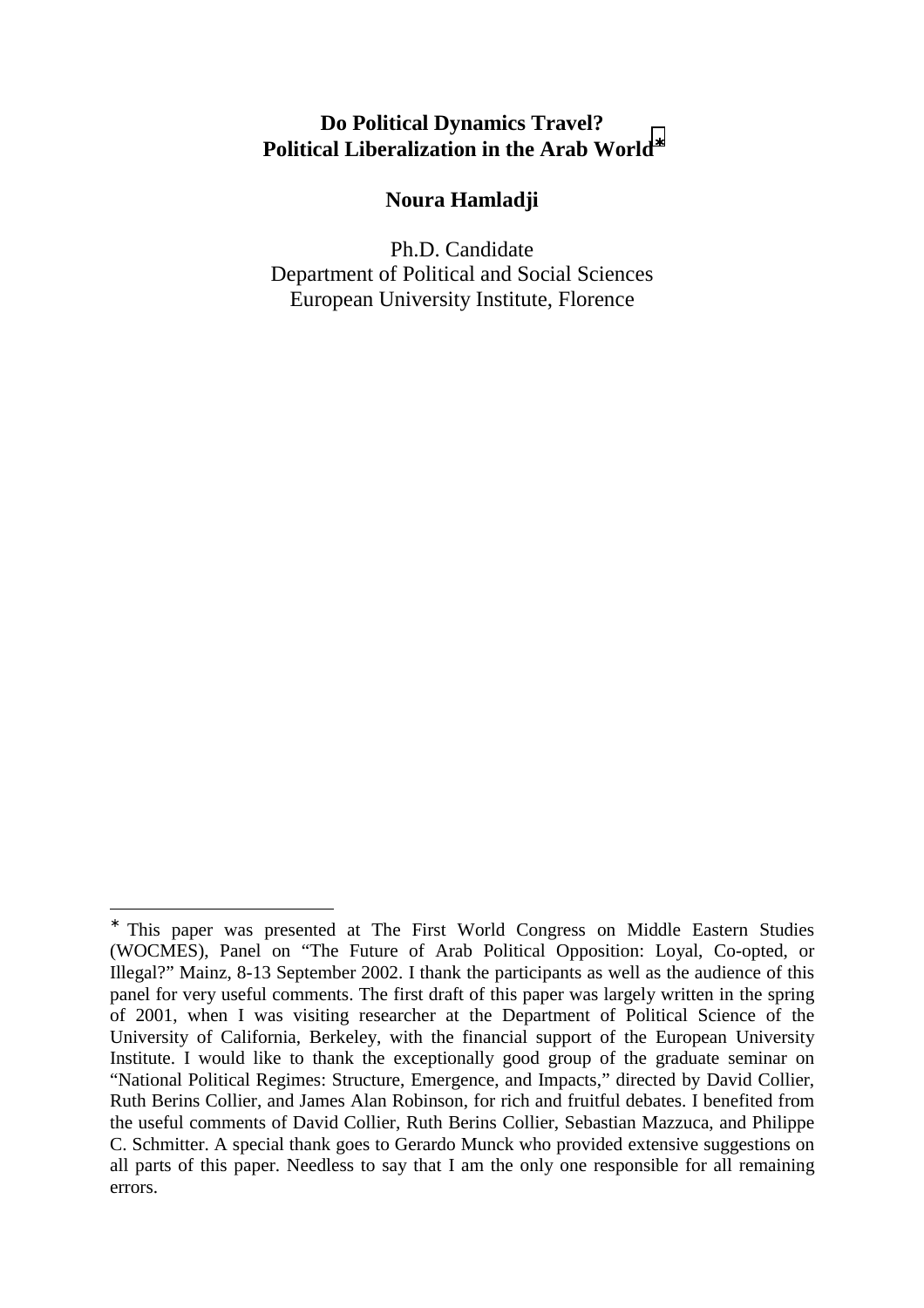#### **Abstract**

This paper places the Arab world in a broader comparative context. It shows how political trends in the Arab world follow two patterns of political liberalization: liberalization and backlash, and a fluctuation between limited liberalization and deliberalization. It then shows how the latter pattern of change raises questions about the explanatory frameworks that are currently used to understand regime change and which have been applied to the Arab world. Thereafter, it offers an interpretation of the weak moderate opposition relative to the radical one as a factor that reverses the liberalization dynamics as conceptualized in the transition literature. This weakness leads the moderate opposition to collude with the hard-liners in the regime, sustaining in this way the authoritarian regime rather than undermining it. Finally, it is argued that this interpretation questions the idea of a continuum of liberalization and pleads for making an epistemological shift from the study of transition to the study of regimes transformations.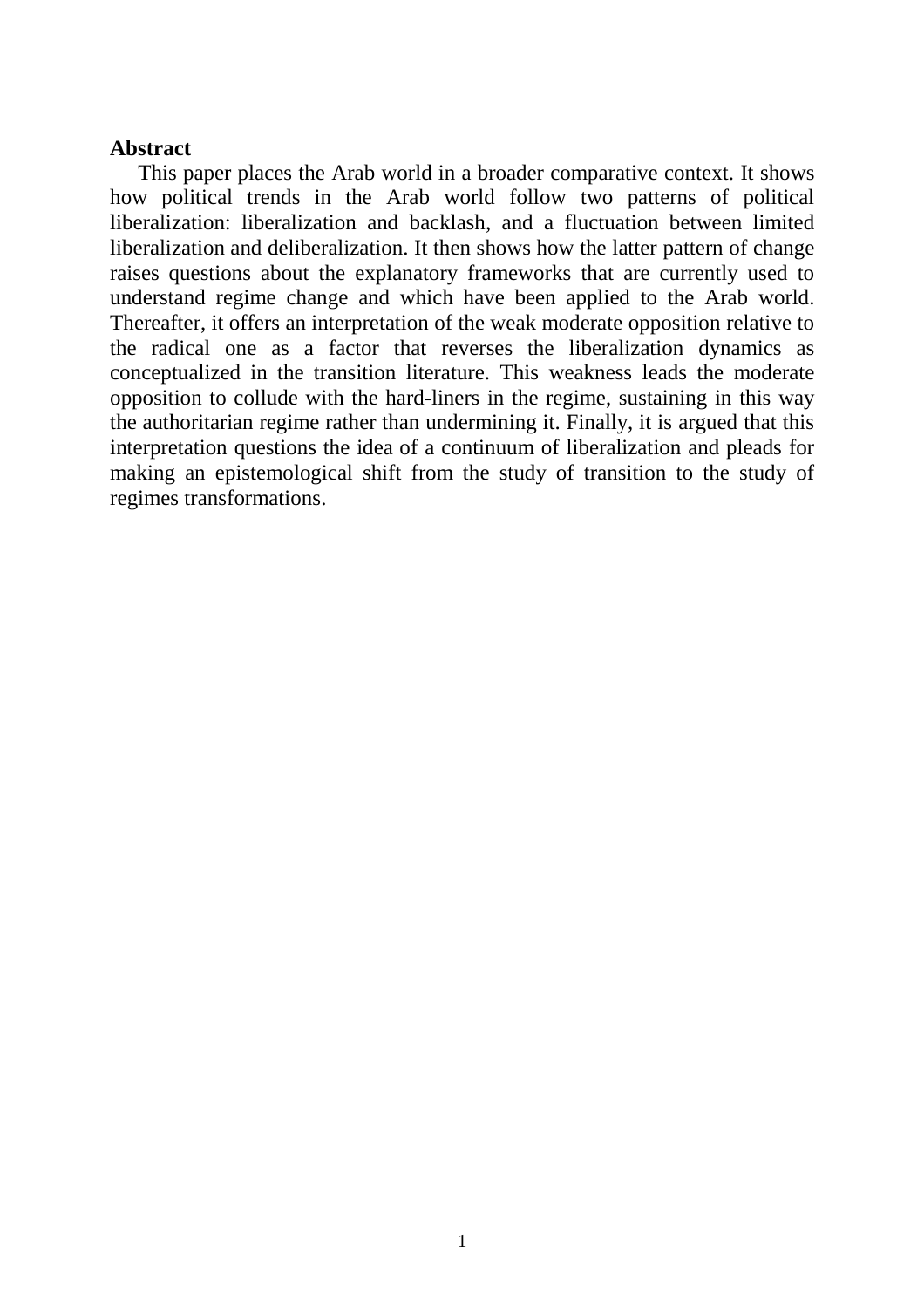Most Arab regimes have undergone political change since the early 1990s. Electoral competition and multi-party activity, adopted early in Egypt (1976), has become a feature of the politics of Algeria (1990), Jordan (1989, 1993), Kuwait (1992), Lebanon (1992), Morocco (1992, 1993), Sudan (1986), Tunisia (1989), and Yemen  $(1993)$ .<sup>1</sup> For a region long dominated by overtly authoritarian regimes, it seems that these changes point to a significant departure. Nonetheless, divergent interpretations of these changes can be made. On the one hand, it is possible to see them as part of a genuine process of regime change. In this optimistic reading Arab countries would be joining the third wave of democratization. This is not, however, the only possible interpretation of events in the Arab world. Indeed, it is necessary in fact to consider whether it makes more sense to view these elections as orchestrated by the authoritarian regimes in order to provide a democratic gloss to their country.

This paper considers which interpretation of recent changes in Arab regimes is most appropriate. This question is important in that it determines how the Arab world should be compared to other regions of the world. Indeed, because studies of regimes have focused to a large extent on Europe, Latin America, and Post-Communist cases, it is valuable to place the Arab world in the broader comparative context analyzed in this literature. But an interpretation of recent changes in Arab regimes is not only important in terms of descriptive understanding of political trends. As I show, an analysis of political trends in the Arab world also raises questions about the explanatory frameworks that are currently used to understand regime change and that have been applied to the Arab world.

I develop my argument in three parts. In the first section, recent political trends in the Arab world are analyzed. I advance the argument that, overall, political changes are best interpreted as limited reforms, aimed at liberalization, but not democratization. Moreover, I argue that important variations along the line of liberalization characterize these political regimes. Two different patterns of change are identified: in some countries liberalization has led to a backlash, while in others liberalization has fluctuated between limited liberalization and

 $\overline{a}$ 

 $1$  Only the date of the first elections in a multi-party system is given. Other elections in a multi-party system have taken place in each country since the first ones. Besides, the date mentioned here does not imply that the country has never known reasonably free and fair elections in a multi-party system before, such as Egypt (from 1923 to 1952), Iraq (from 1925 to 1958), Jordan (1957, 1967), Lebanon (from 1943 to 1975), Morocco (1962-1965), Sudan (prior to independence in 1953 to 1958, and from 1965 to 1969), and Syria (from 1923 to 1952). According to Salamé, Arab countries have known two "liberal moments" in the past (Salamé 1991), and if we are to interpret the latest political changes in the Arab countries as moves towards democratization, this will represent, historically speaking, the third "liberal moment" after the first Egyptian-Ottoman one before 1914, and the second one experienced in some Arab countries between the two world wars.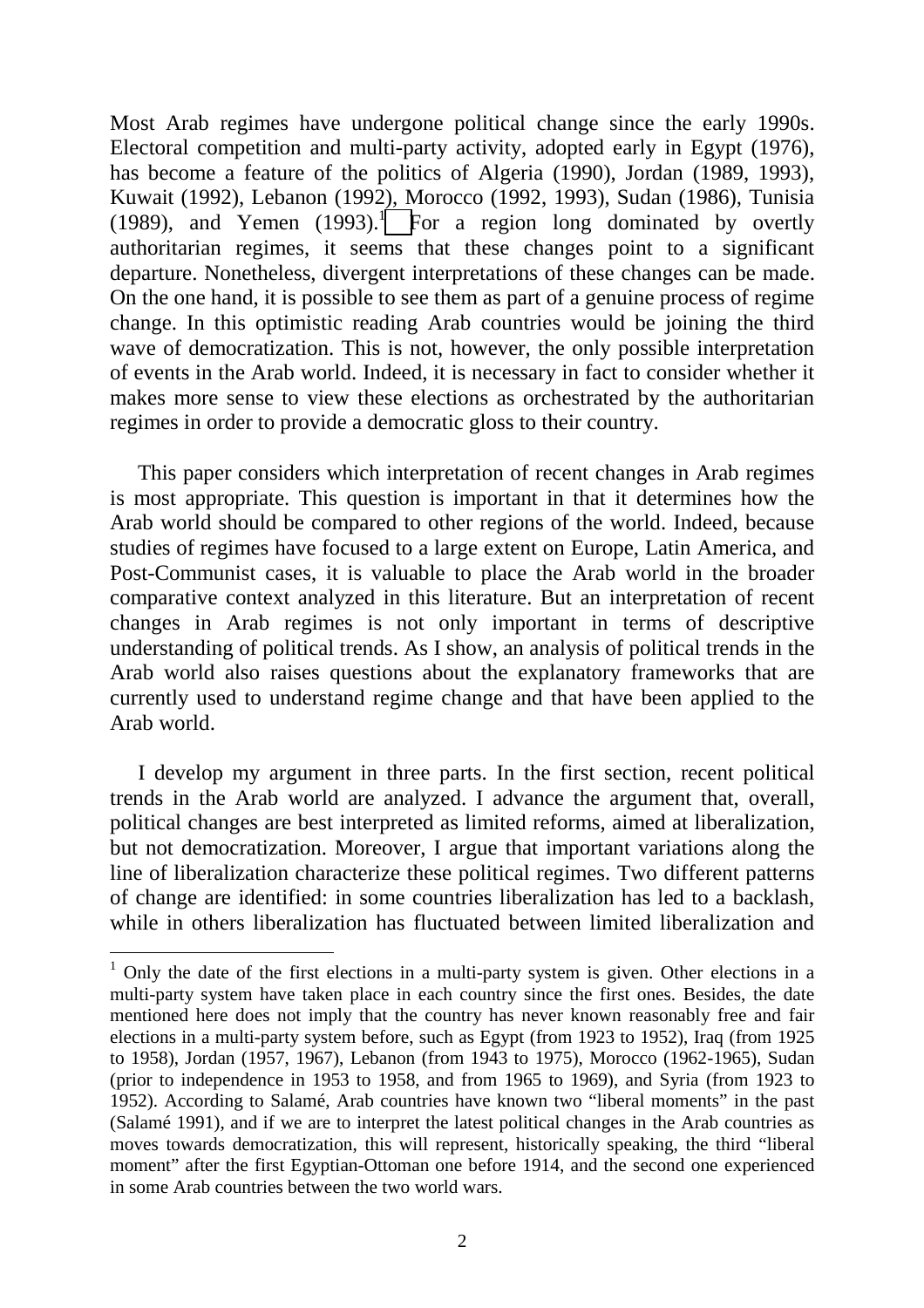deliberalization. Thereafter, I discuss the addition of Arab countries to the comparative framework elaborated in the transition literature. I argue that because the transition literature conceives of liberalization as an inherently unstable policy, it tends to frame cases of limited liberalization in teleological terms, as blocked transitions. Moreover, I identify conditions that were common in East European and Latin American transitions and went overlooked, namely, all had relatively strong and democratic opposition movements. Finally, I contribute to this literature by investigating the impact of greater variation on this factor. I contend that the collusion of part of the moderate opposition and the hard-liners leading to a reversal of the liberalization dynamics into dynamics that sustain the authoritarian regime rather than undermining it, is indeed possible under the condition of a strong radical opposition relative to the moderate one. Moreover, I argue that such pattern of liberalization questions the idea of a continuum of liberalization and pleads for making an epistemological shift from the study of transition to the study of regime transformations.

#### **I. Assessing Political Change in the Arab World**

An assessment of political trends in the Arab world reveals one basic fact: the political changes that have swept through the Arab world since the early 1990s have introduced a distinction between cases that have experienced virtually no changes of importance that bring into question the nature of the political regime and those cases that, on the contrary, have (see Table 1). Beyond this broad distinction, however, a key issue that emerges is whether those cases that have experienced political change might best be characterized as undergoing a process of political liberalization or democratization, or to put it differently, whether there are changes *within* the authoritarian regime which fall short of bringing about a change *of* regime, or changes of the very nature of the regime, which thus ceases to be authoritarian and becomes democratic.

|       |  | Table 1. Political change in seventeen countries of the Arab world until the year |  |  |  |
|-------|--|-----------------------------------------------------------------------------------|--|--|--|
| 2000. |  |                                                                                   |  |  |  |

| <b>Change</b> | Algeria – Egypt – Jordan – Kuwait – Lebanon - Morocco – Sudan |
|---------------|---------------------------------------------------------------|
|               | - Tunisia - Yemen.                                            |
| No Change     | Bahrain – Iraq – Libya – Oman – Qatar – Saudi Arabia – Syria- |
|               | United Arab Emirates.                                         |

Sources: Brynen and al. (1998a), Salamé (1995), Ayubi (1995).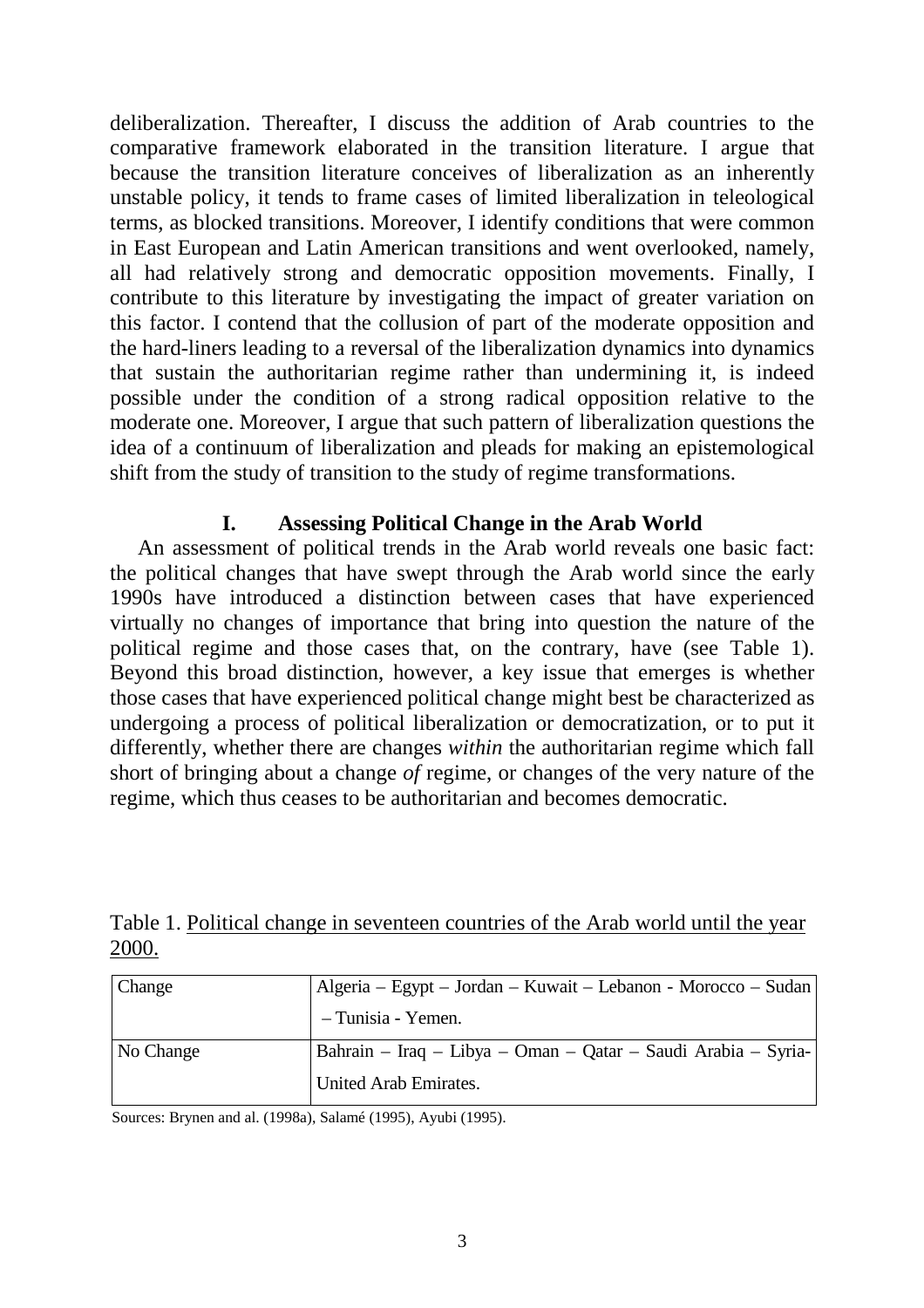In order to assess political change in the Arab world for the period starting from the late 1980s, except for the case of Egypt which starts from the 1970s, until the year 2000, I use the concepts of political liberalization and democratization as defined by O'Donnell and Schmitter (1986). Liberalization is "the process of making effective certain rights that protect both individuals and social groups from arbitrary or illegal acts committed by state or third parties. On the level of individual, these guarantees include the classical elements of the liberal tradition … On the level of groups, these rights cover such thing as freedom of punishment for expressions of collective dissent from government policy, freedom from censorship of the means of communication, and freedom to associate voluntarily with other citizens" (O'Donnell and Schmitter 1986: 7). My measure of liberalization is restricted to those liberal rights that are distinctively political. I adopt three of the eight criteria listed by Robert Dahl (Dahl 1971: 3): freedom to join and form organizations, freedom of expression, and existence of alternative sources of information.

Democratization "refers to the process whereby the rules and procedures of citizenship are either applied to political institutions previously governed by other principles … or expanded to include persons not previously enjoying such rights and obligations … or extended to cover issues and institutions not previously subject to citizen participation" (O'Donnell and Schmitter 1986: 8). Democratization measures the right for citizens to hold their rulers accountable. I adopt five of the eight criteria listed by Robert Dahl (Dahl 1971: 3): right to vote, eligibility for public office, right of political leaders to compete for support, free and fair elections, institutions for making government policies depend on votes and other expressions of preference.

While I have defined minimum criteria for assessing liberalization and democratization, I believe that coding each criterion one by one in each case may simplify these processes so as to lead to erroneous evaluations. I have chosen the narrative method of process tracing which allows for more flexibility in introducing new criteria that, although not present in all cases, might have been important for liberalization and democratization in some.

In all the nine cases of political change - Algeria, Egypt, Jordan, Kuwait, Lebanon,<sup>2</sup> Morocco, Sudan, Tunisia, and Yemen – liberalization has not led to successful democratization. As analysts have observed, "much of the region has experienced significant liberalization in the past two decades and much smaller degrees of democratic reform. The result is a state of *ta'addudiyya*, in which degrees of political pluralism exist, but meaningful political participation and

<sup>&</sup>lt;sup>2</sup> The case of Lebanon presents the particularity of limited sovereignty because of the widespread Syrian influence on its internal affairs. Rustow considered that national unity is the "background condition" for any transition to democracy to succeed. In his words, "the vast majority of citizens in a democracy-to-be must have no doubt or mental reservations as to which political community they belong to" (Rustow 1970, reedited in 1999: 26).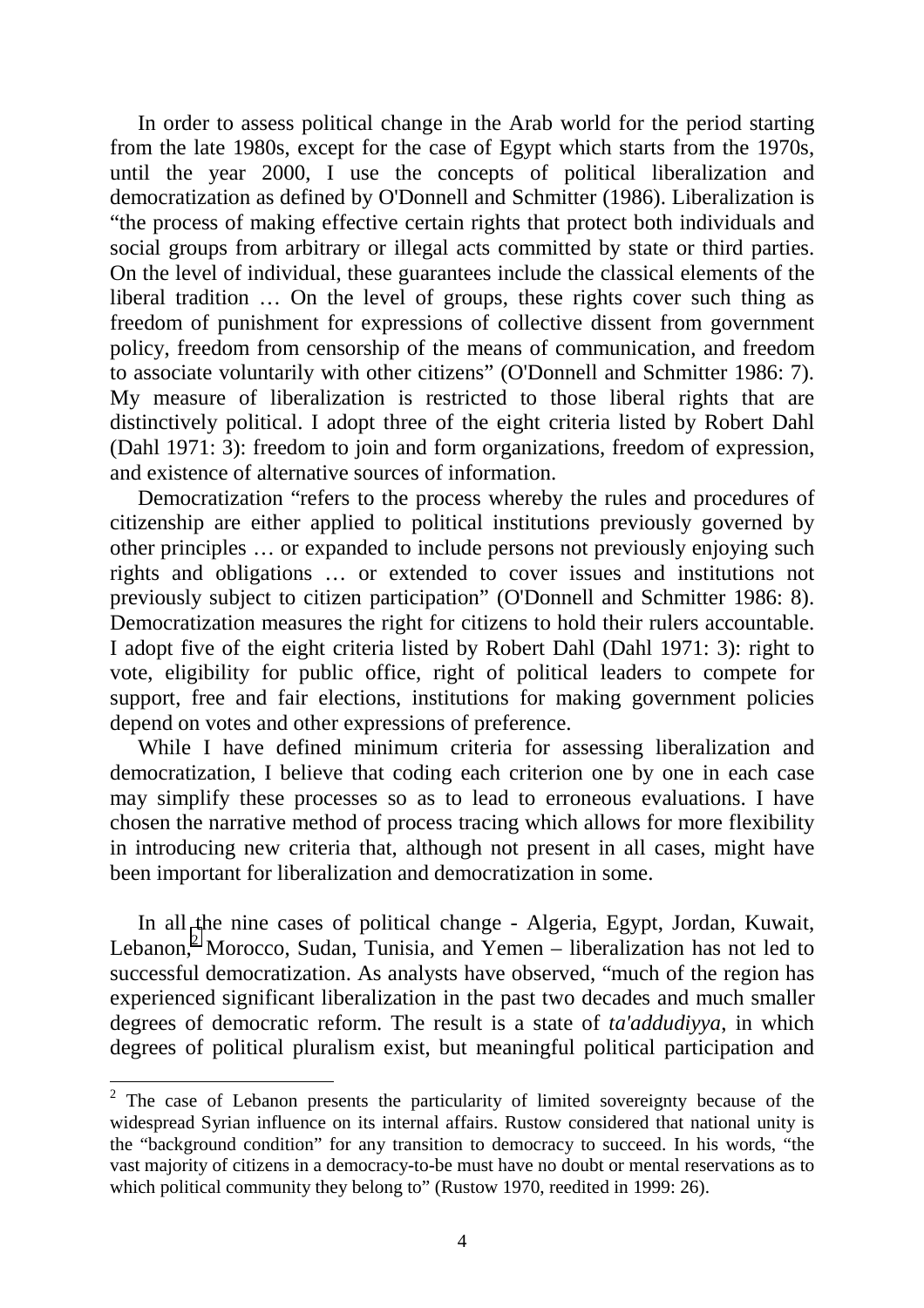accountability is generally absent from the policy process" (Brynen et al. 1998b: 277). The dominant trend, thus, has been "the emergence of *ta'addudiyya* (pluralism, albeit in constrained form, or multipartyism) without *dimuqratiyya* (democracy)" (Brynen et al. 1998b: 268). However, as the following analysis of these nine cases shows, there are some significant variations within this broad pattern.<sup>3</sup>

## **Liberalization and backlash: Algeria (1989-1992), Sudan,**

## **Tunisia, and Yemen**

One distinctive path, followed by Algeria (1989-1992), Sudan, Tunisia, and Yemen, is the initiation of political liberalization followed by a setback to a repressive authoritarian system.

#### **Algeria (1989-1992)**

Liberalization: In November 1988 and February 1989, two referendums were organized by the Algerian government for the adoption of the revision of the 1976 constitution. This revision included two substantial changes: abandonment of socialism, and separation of the state and the only party, *Front de Libération National* (National Liberation Front). Regarding democratization, the new constitution enhanced the power of the Parliament. Regarding civil liberties, the new constitution introduced freedom of expression, of association (article 39), freedom to form trade unions (article 53), and the right to strike (article 54). This legal framework opened the door to an explosion of associative activities (7350 associations were counted in 1991<sup>4</sup>), and the formation or *reformation* of political parties. These rights were not only legal but also guaranteed on the ground. Moreover, political leaders in exile were allowed to come back to the country and form political parties (former President Ahmad Ben Bella, Hocine Aït Ahmed).

Backlash: In 1990, municipal and departmental elections were organized. These resulted in a resounding victory of the *Front Islamique du Salut* (Islamic Front for Salvation, FIS). In December 1991, the first round of legislative elections resulted in the FIS supremacy with 47.27% of the votes. A military coup and the abolition of the second round of legislative elections followed. In this sense, it could be said that the founding elections, and with it the democratization process, was interrupted in Algeria. A state of emergency was declared and a High State Command (HCE) was established until 1995. Between 1992 and 1995, the FIS party and its affiliated trade unions were outlawed. This ban did

 $\overline{a}$ 

 $3$  As this is a large and limited comparison, each case study is open to refinement by country specialists with extensive knowledge of the countries included in this study. In each case study, I took the liberty of not constantly citing the source used. For each country, I have used the case studies found in Brynen et al. (1998a), Ayubi (1995: 415-446), Goldblatt et al. (1997: 321-366), CIA factbook (http://www.cia.gov/cia/publications/factbook), and International Foundation for Electoral Systems (http://www.ifes.org).

<sup>&</sup>lt;sup>4</sup> See Beaudet and Moussa (1995).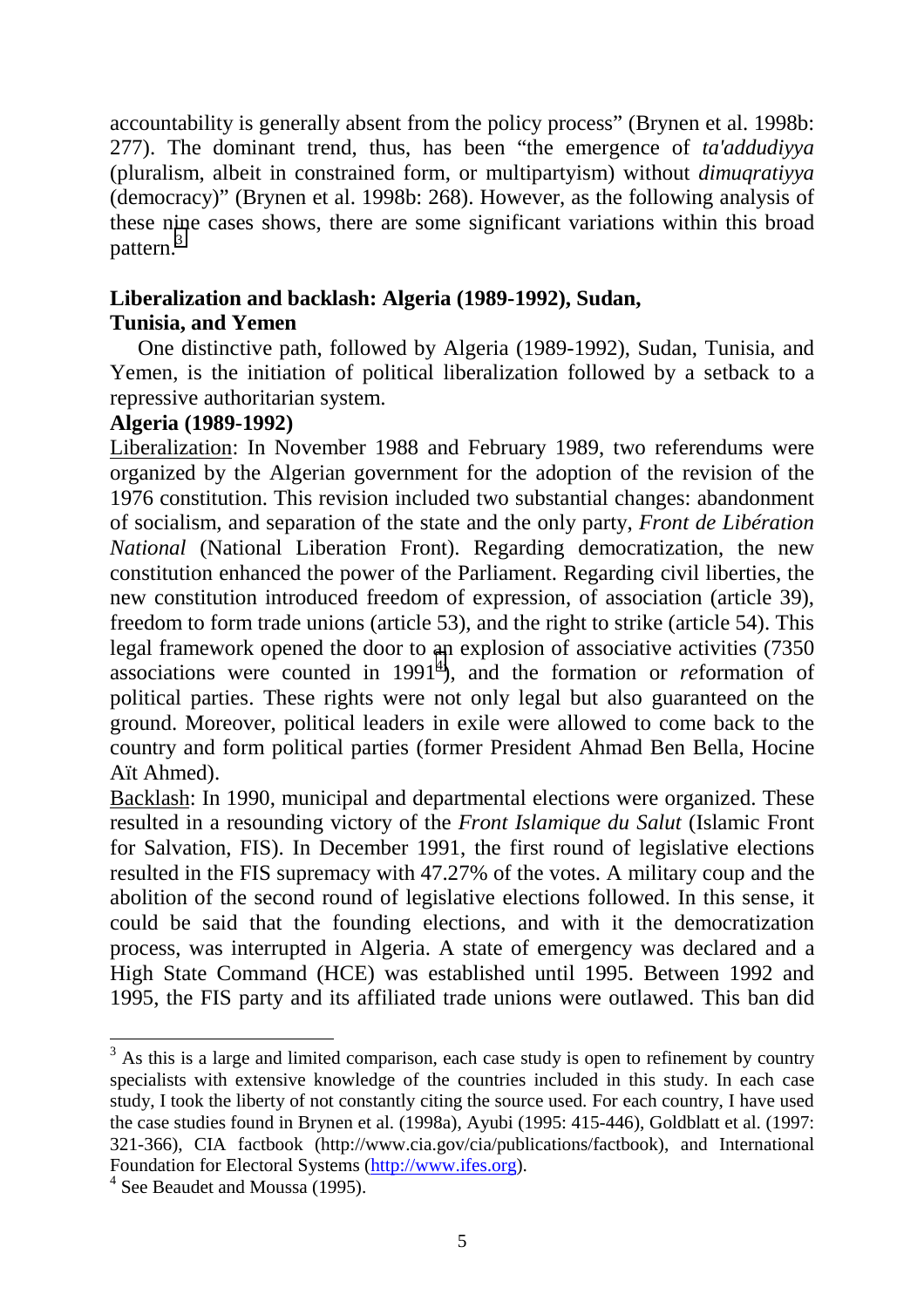not concern the rest of the parties and associations in the country. However, civil liberties were highly restricted by the armed confrontation between the army and armed Islamist<sup>5</sup> groups.

## **Sudan**

Liberalization: In April 1985, colonel Ja'far al-Numayri, who had ruled Sudan since 1969, was overthrown. The National Alliance, comprising all the underground unions and parties, adopted a charter for National Salvation which insisted on democracy, the rule of law, and freedom of organization, expression, and belief. Political parties reorganized for the legislative elections to be held in spring 1986. However, the Sudan Peoples Liberation Movement (SPLM), the main political-military movement of the south, boycotted the elections. It criticized the transitional government for not annulling al-Numayri's Islamic codes and called for a political system allowing African peoples from the south to share in policymaking. As a result, the south was under-represented at the legislative elections.

Backlash: In June 1989, the National Islamic Front (NIF) organized a coup with the support of a small group of officers. Political parties, autonomous professional associations, trade unions, as well as all non-NIF associations were banned.

## **Tunisia**

Liberalization: Tunisia saw a timid political liberalization at the beginning of the 1980s, materialized by the lift of the ban on the Tunisian Communist Party (Parti Communiste Tunisien, PCT) in 1981, and the recognition in 1983 of the Movement of Socio-democrats, (Mouvement des Démocrates –Sociaux, MDS) and the Movement of Popular Unity (Mouvement de l'unité Populaire, MUP II). However, clear advances in political liberalization did not occur until 1987, after the accession to power of Zine El Abidine Ben Ali, who organized a "constitutional" coup to remove former President Bourguiba. The new Tunisian president Ben Ali claimed the anti-democratic character of the former regime and officially proclaimed his intention to bring about the rule of law and democracy in Tunisia. The constitutional amendment of July 1988 abolishing life-presidency and succession by the Prime Minister illustrates the will of the new regime to bring about a democratically oriented change. In May 1988, political prisoners, including the Islamist opponent Rached Ghannouchi, were liberated and political leaders in exile were allowed to enter Tunisian territory. The law guaranteed public liberties and notably the freedom of press and associations. A law allowing the formation of political parties was adopted, albeit forbidding their use of any religious reference. Previous exceptional jurisdictions were abolished and the power of the police limited by law. Torture

 $\overline{a}$  $<sup>5</sup>$  I use the adjective "Islamist" rather than "Islamic" to highlight the fact that organizations</sup> that are referred to are *political* and not *religious* organizations. I define Islamist organizations as political organizations that are committed to the goal of Islamic state and society, regardless of how these concepts are interpreted or understood.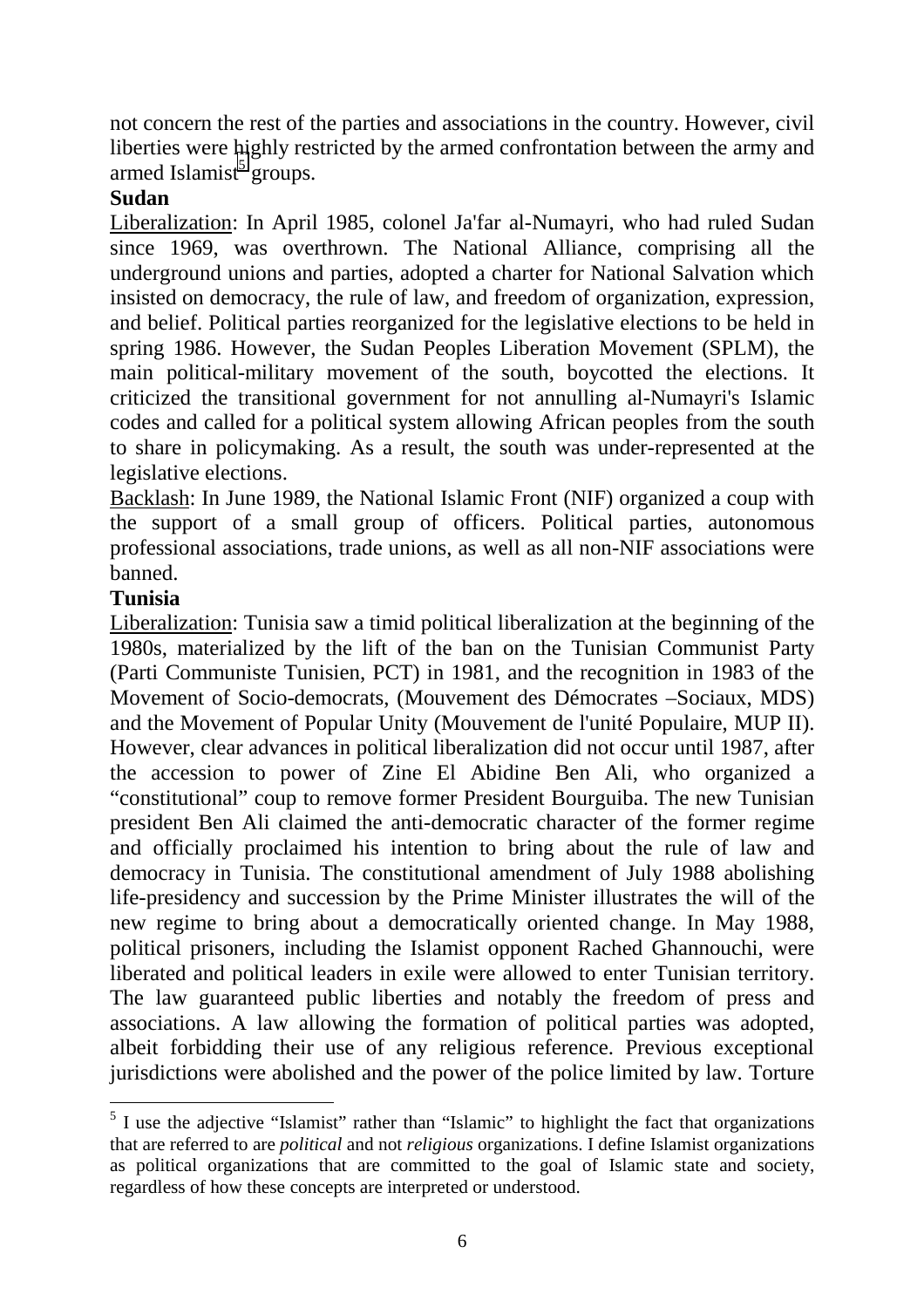was legally outlawed and the Tunisian section of Amnesty International was legally recognized. In November 1988, all the political parties and associations, including the illegal Islamist movement Al-Nahda (Renaissance), signed a "National Pact." This pact emphasized pluralism, democracy, and the rule of Law.

Backlash: From 1990 to the present, the Tunisian government has opted for a repressive strategy regarding the Islamist movement that has resulted in the restriction of civil liberties. The security services have been expanded and new laws passed restricting the freedom of the press and the media and controlling the right of association. This evolution is officially justified on the grounds that Islamist movements represent a threat to the Tunisian State. And since 1992, the catastrophic situation of Algeria has been taken as an example to justify the repressive policies of the Tunisian government towards political opponents, and associations such as human rights associations. Moreover, the president Ben Ali has concentrated power in his hands and the recent revision of the constitution instituting life-presidency is a very good case in point.

#### **Yemen**

Liberalization: In May 1990, the two Yemens (Yemen Arab Republic or North Yemen, and People's Democratic Republic or South Yemen) united. The leaders of the two countries agreed to share power equally in the transition institutions. A constitution accompanied by a bill of rights was adopted by referendum one year later. This constitution guaranteed universal suffrage, the freedom of expression, the freedom of belief, and the freedom of association. A party law legalized political parties. And parliamentary elections were scheduled for 1992. However, the elections were postponed because the parties failed to resolve the question of the share of representation between southerners and northerners.

In September 1992, political parties, trade unions, associations, and independent personalities participated in a National Conference where they agreed on a Code of Political Conduct. This Code called for democracy and civil liberties.

In 1993, parliamentary elections were organized and were followed by the coalition of three parties: the General People's Congress (GPC, former party of the north), the Yemeni Socialist Party (YSP, former party of the south), and the Islamist party Islah (Reform party). However, because no party won a clear national majority, the delicate question of dividing the seats on the five-person Presidential Council was left open.

Backlash: The tension between the north and the south resulted in a civil war in 1994, which was won by the north. After the war, Northern soldiers were stationed in the south and many violations of human rights were registered as a result of this de facto occupation. The constitution was amended by the GPC to replace the executive council by a strong presidency and establish an upper house appointed by the President. The GPC and Islah had been in coalition from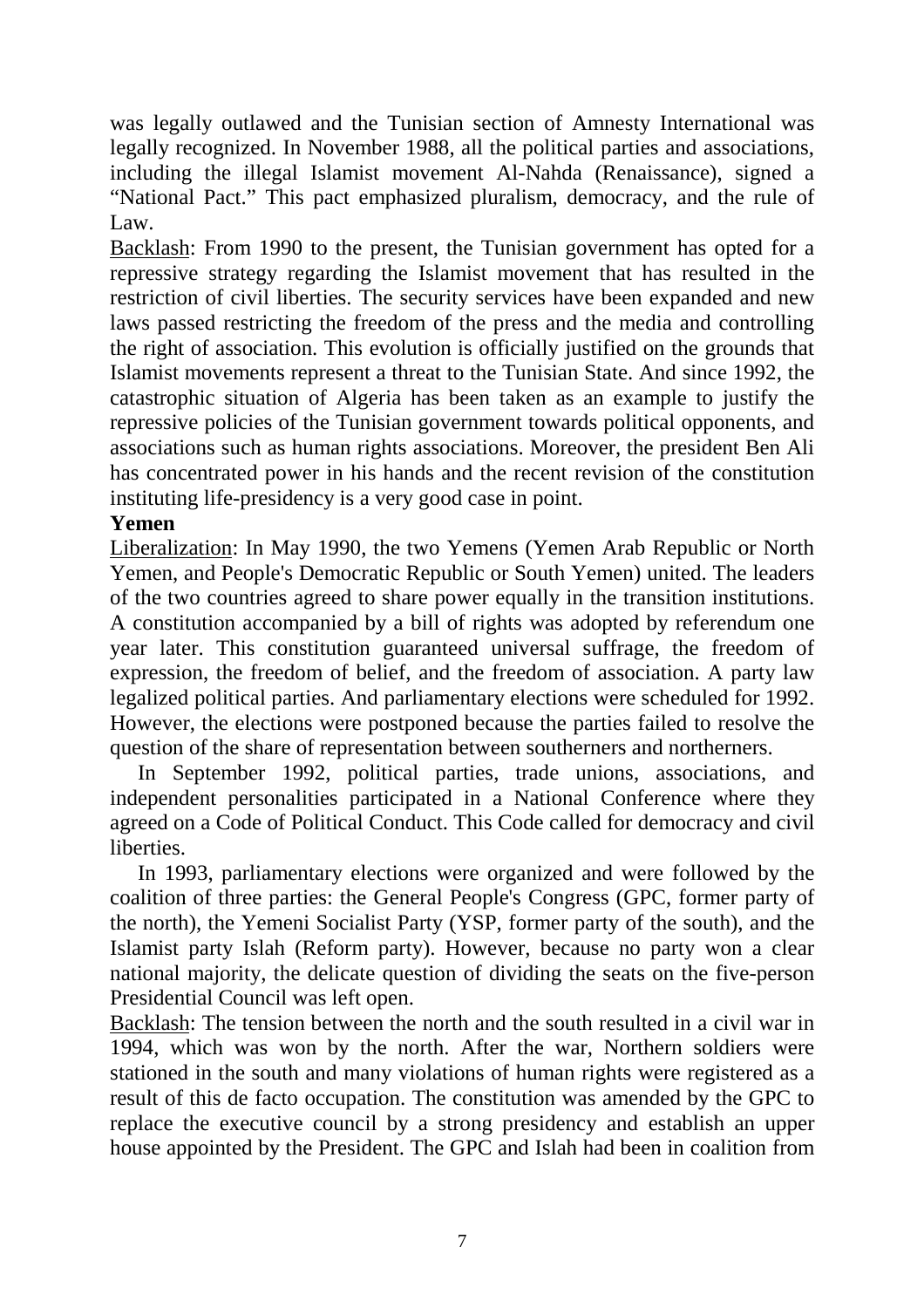the end of the war to the legislative elections of 1997 won by president Salih's GPC.

## **Liberalization and Unsuccessful democratization: Algeria (1995-present), Egypt, Jordan, Lebanon, Morocco, and Kuwait**

A second path followed by Algeria (1995 to the present), Egypt, Jordan, Lebanon, Morocco, and to a lesser extent Kuwait is a fluctuation between limited political liberalization and deliberalization.

## **Algeria (1995-present)**

Fluctuation between Limited Liberalization and Deliberalization: From 1995 to 1999, political liberalization was revived by a succession of elections (1995: presidential elections, 1996: referendum for the ratification of the constitution, 1997: legislative and municipal elections, June 1999: presidential elections, September 1999: referendum for the adoption of an amnesty law, *Concorde Civile*) that allowed for the reorganization and the remobilization of the legalized political parties. This liberalization is controlled by the regime and the FIS as well as its affiliated trade unions are still outlawed. Moreover, following the adoption of the *Concorde Civile* law, many political prisoners were liberated.

Unsuccessful Democratization: Despite legislative and presidential elections, it could be said that progress toward democratization is non-existent. For example, the revision of the constitution in 1996 limited considerably the power of the national assembly by instituting a non-democratic upper house with a veto power. Moreover, elections have been characterized by widespread irregularities. In addition, the Algerian army has a de facto control of political life in general and the presidency in particular.

## **Egypt**

Fluctuation between Limited Liberalization and Deliberalization: Progress in political liberalization was materialized in the abolition of law 32 (1964) limiting the freedom of voluntary associations. Between 1970 and 1980 the number of associations grew: business groups from 26 to 40, professional groups from 36 to 68, and cultural organizations from 86 to 215. The multiparty system was formally established when President Sadat decided to establish three *manabir* ("platforms" and not officially parties) within the only existing party, the Arab Socialist Union (ASU). These *fora* were the right (the liberals), the center (Egypt Arab Socialist forum), and the left (National Progressive Unionist party), and they participated in the 1976 legislative elections. A law legalizing political parties followed in June 1977 (Law n°40-1977). This law also set the conditions for the creation of new parties.

After the assassination of president Sadat in October 1981, Husni Mubarak became president of Egypt. From 1981 up to the present time, political liberalization has known advances as well as limits. The advances are important. First, the judiciary increasingly limited state power by protecting the political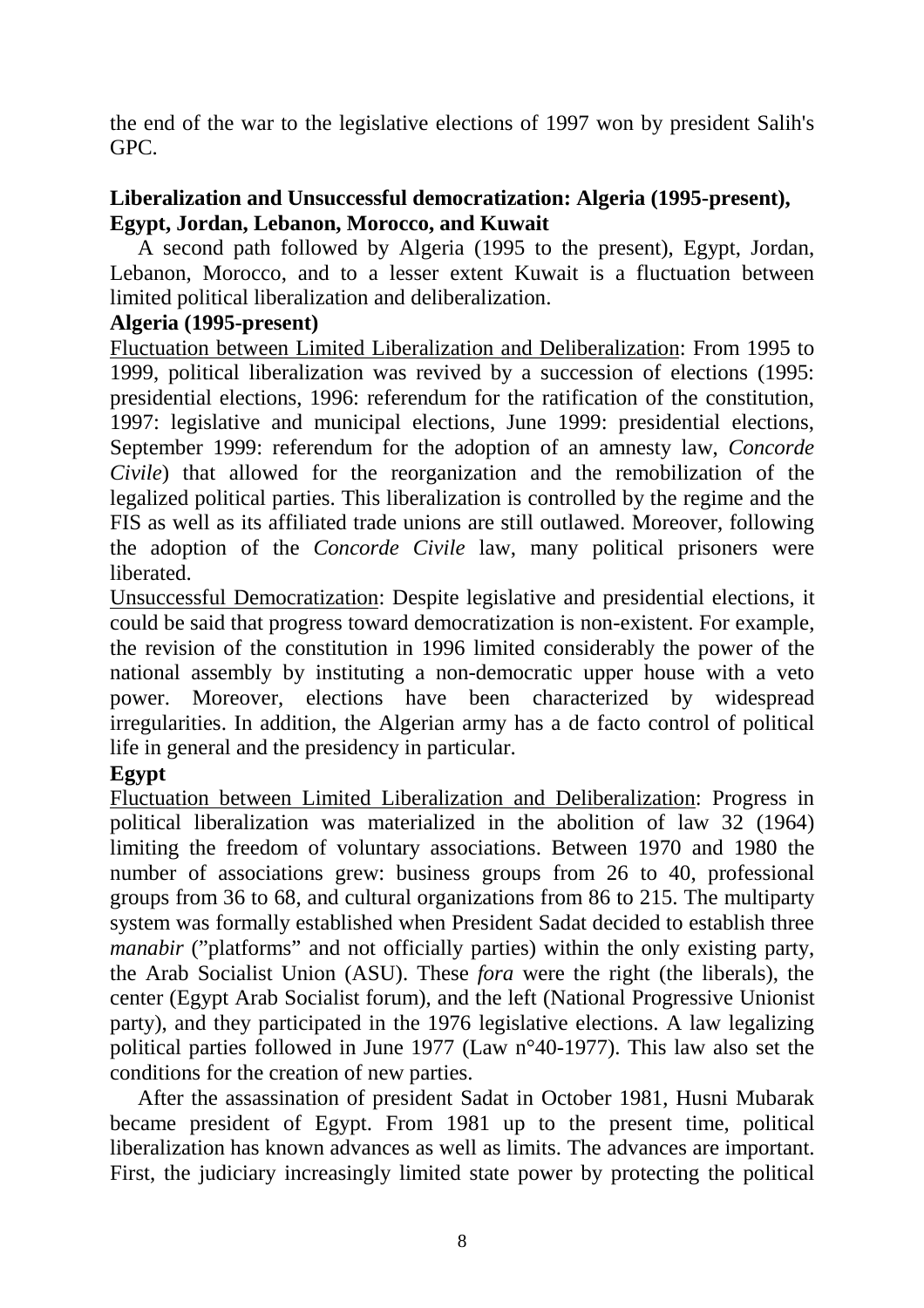process: in 1984 a court decision changed the election law to allow independents to run; the judiciary also interfered with many negative decisions of the Political Parties' Committee to allow the legalization of many political parties. Second, the number of political parties increased: from 4 in 1979 to 14 in the 1990s. Third, freedom of the press and of speech increased. Fourth, although the People's Assembly (*Majlis al-Sha'b*) has very limited power, the organization of five parliamentary elections (1984, 1987, 1990, 1995, 2000) has allowed the participation and competition of all the legalized parties. The limits of political liberalization are equally important: they range from legal limits, such as Law 100 (1993), which regulates and tightens the control of elections within voluntary associations, to unofficial intimidation exerted by the government on associations and political parties, for example, through periodic arrests or police visits. The main limits to liberalization are twofold. First, the continuation for over fifteen years of Emergency Law. Second, the constitutional ban on religious-based parties that hits one of the main Egyptian opposition parties, the Muslim Brotherhood. Despite this official ban, this organization joined a coalition with the legal party New Wafd in the 1984 legislative elections and with the Labor party in 1987. However, in the 1990s Mubarak adopted harsher measures against Islamic organizations. In 1989, over 10,000 Islamist militants were arrested, some of who were held without charge and tortured. These measures were first directed at Islamist organizations considered by the Egyptian government to be terrorist organizations, such as the Gamaa Islamiya. Rapidly, they were extended to the Muslim Brotherhood organization, and many of its leaders were arrested and charged with plotting to overthrow the government.

Unsuccessful Democratization: The President has important constitutional powers which overwhelm the parliament's power. Moreover, presidential elections are not competitive; the only candidates were respectively Sadat and Mubarak. According to the constitution, the People's assembly has large legislative and supervisory power (Part 5, section 3 of the 1971 constitution). Yet, it does not fully exercise its power because it is overwhelmingly controlled by the "party of the government," the National Democratic Party (NDP). The NDP won the majority of the seats at each parliamentary election: in 1979 under Sadat, and in 1984, 1987, 1990, 1995 and 2000 under Mubarak. Moreover, legislative elections are characterized by widespread electoral irregularities.

#### **Jordan**

Fluctuation between Limited Liberalization and Deliberalization: In November 1989, the first parliamentary elections since 1967 were organized (the Assembly or *Majlis al-Umma* consists of the Senate, whose members are appointed by the monarch, and the House of Representatives, whose members are elected by popular vote). They were reported as reasonably free and fair, with 647 candidates competing for 80 seats. Although political parties are illegal, informal political groupings exist and their candidates run formally as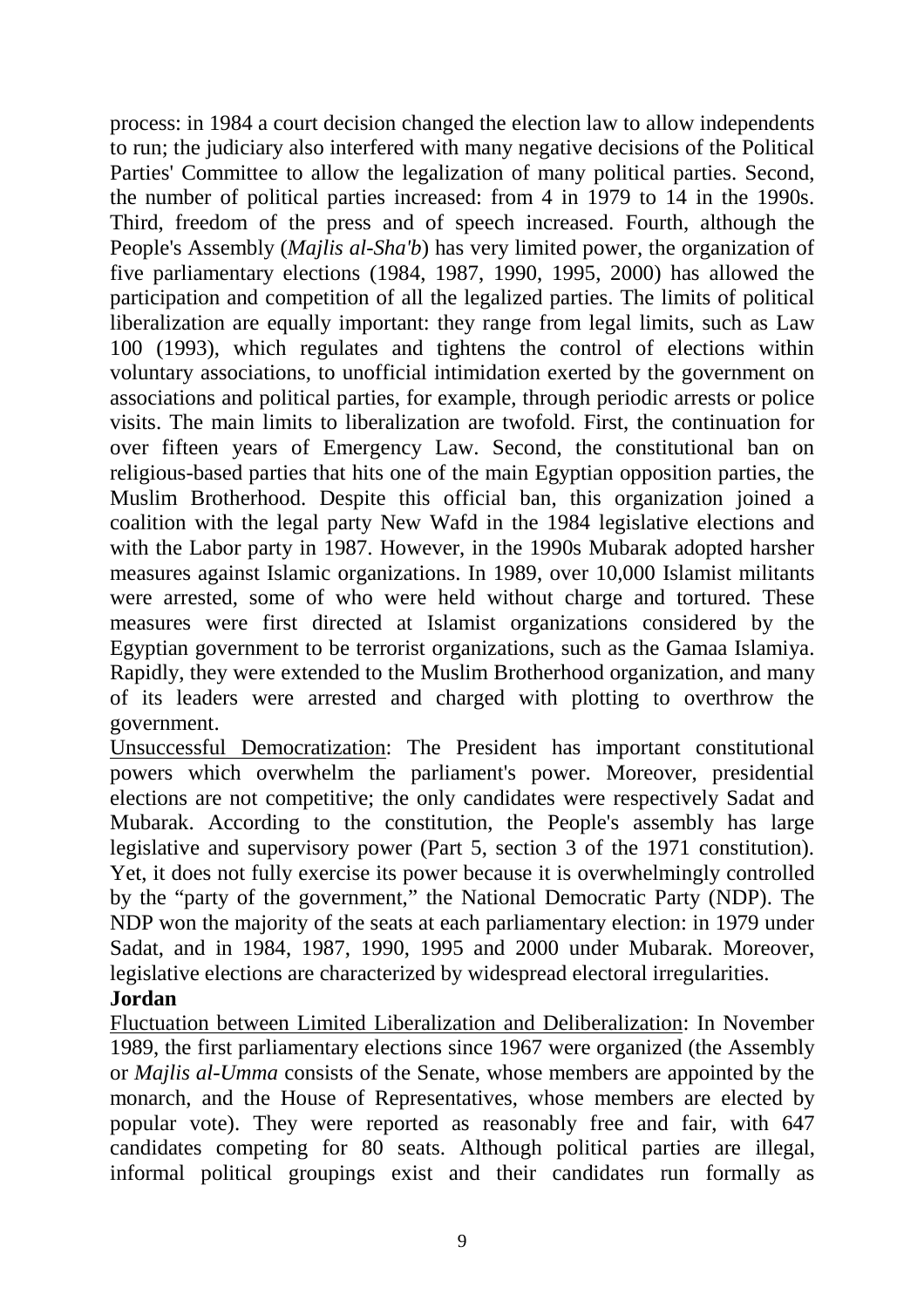independent. In 1991, the main political forces of the country approved a national charter. This charter emphasized the commitment of the parties to "political pluralism" and democracy. From 1992 to the present, political liberalization has known great advances as well as limits. The most important advances are the rescinding of martial law, the political party law legalizing the formation of parties, and a new press legislation that marked the end of censorship. Political liberalization was limited when the government in 1997 issued modifications to the Press Law. By installing financial requirements on the newspapers, this new law resulted in the closure of 12 independent weeklies. Unsuccessful Democratization: Four reasonably free and fair elections were organized in 1989, 1993, 1997, and 2001, albeit after modification of the election law by the government in 1993. However, it should be noted that these parliamentary elections cannot be considered advances in democratization because the powers of the parliament are very limited. All power is concentrated in the hands of the king. He nominates and revokes the Prime Minister and the Cabinet. Moreover, the powers of the king are hereditary (King Abdullah succeeded King Hussein in February 1999).

#### **Kuwait**

Fluctuation between Limited Liberalization and Deliberalization: In August 1990, Iraq invaded Kuwait. Emir Jabir al-Ahmad al Jabir and the Prime Minister Saad al-Abdallah al-Salim al-Sabah, as well as the ruling family, found refuge in Saudi Arabia where they organized a government in exile. In October 1990, the Emir and a broad representation of Kuwait's opposition met in Saudi Arabia and reached the following agreement: after the return of sovereignty in Kuwait, the Emir would restore the constitution and call for elections. However, once the Iraqis were ousted from Kuwait and the monarchy restored, the Emir instituted a martial law. Serious violations of human rights were recorded, including lynching and show trials of suspected collaborators of the Iraqis.

In June 1992, the government announced the end of martial law and parliamentary elections for October. The elections were effectively held. Although political parties were not permitted, informal political groupings participated in the elections as de facto parties with their candidates running formally as independents. They took 35 out of 50 seats of the national Assembly or *Majliss al-Umma*.

Unsuccessful Democratization: In October 1996, and July 1999 parliamentary elections were held again. However, it is important to notice that the political opening in Kuwait is the most limited found in the Arab countries. The power of the parliament is very limited and most of the power is in the hands of the Emir and his Prime Minister. Moreover, of a population of 2,238,000, only 772,000 are Kuwaiti citizens, 57% of whom are under the voting age of 21. Kuwaiti women are not permitted to vote or to be candidate. It should be noted, however, that in May 1999 the Emir granted women the right to vote and run for parliament; this ruling should apply for the next elections in 2003.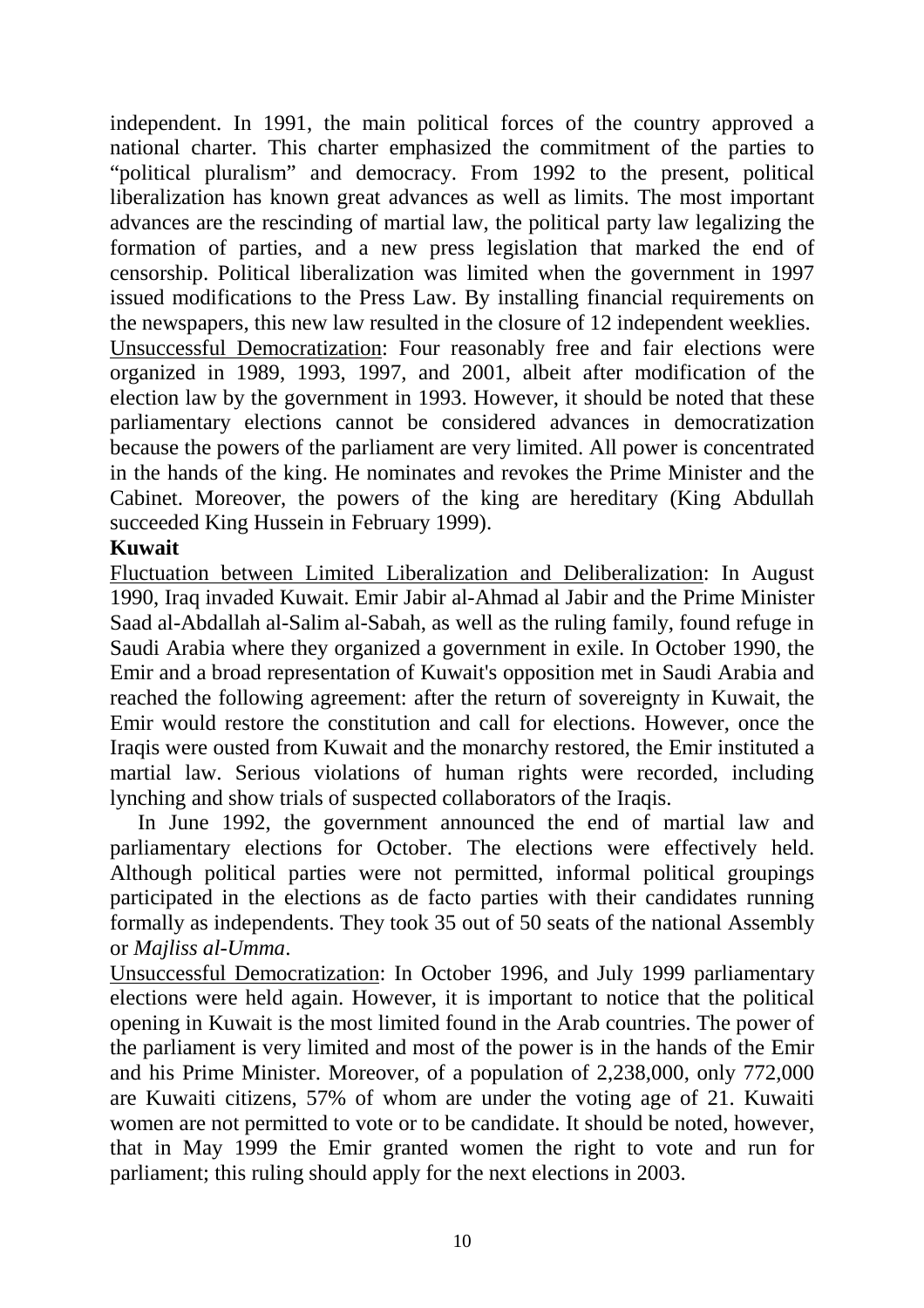## **Lebanon**

Fluctuation between Limited Liberalization and Deliberalization: While great advances have been made in the domain of political liberalization, there exist some important limits partly linked to domestic security issues. In Lebanon, freedom of press, freedom of association, freedom to form trade unions, and the right to strike are tolerated. Nevertheless, from 1992 up to the present, the priority given by the Lebanese government to security issues has resulted in the limitation of further civil liberties. For instance, a strike called by the General Confederation of Labor (GCL) and professional associations was forbidden in April 1994. Moreover, the Lebanese government uses diverse tactics to limit the consequences of the exercise of civil liberties. The government's authorization of new federations in order to limit the power of the GCL in April 1997 is a case in point.

Unsuccessful Democratization: In 1989, Lebanese members of Parliament signed a National Accord in Ta'if, Saudi Arabia. This accord stated the adoption of the amended democratic constitution of 1926. Amendments mainly concerned the confessional balance between Christian Maronites and Sunni Muslims: political power was put in the hands of the collective leadership of the cabinet (the President is a Maronite Christian, the Prime Minister is a Sunni Muslim, and the speaker of the legislature is a Shi'a Muslim).

Parliamentary elections were held in late summer 1992 to renew Lebanon's unicameral National Assembly (Majliss al Nuwab). Christian leaders boycotted the elections because of Syria's influence and presence in Lebanese territory. Many types of fraud were reported and the turnout was very low. In 1996, legislative elections were held again with the participation of the whole opposition. However, the government modified the electoral law in order to block any chance for the Christian opposition to win a majority in Mount Lebanon. Although the Constitutional Council declared the law anticonstitutional, the parliament adopted it. Elections thus took place and again widespread electoral fraud was registered. The Constitutional Council unseated four deputies for irregularities during the elections. Parliamentary elections were held again in August and September 2000. These elections occurred after the Israeli withdrawal from South Lebanon. Again, all major parties took part in these elections and widespread fraud occurred.

The Syrian tutelage: In 1989, after the signing of the National Accord, a *Communiqué* issued in Jidda, Saudi Arabia, dealt with the question of Syrian influence in Lebanon. Syria agreed to put an end to its army's security mission in Lebanon. However, it only agreed on the withdrawal of Syrian troops from western parts of Lebanon within two years and left the question of complete withdrawal for a future agreement to be negotiated by the two governments. Before the parliamentary elections of 1992, great advances were made toward reestablishing state authority: the Lebanese army was reconstituted with the strong support of Syria, the capital Beirut was unified, the militias were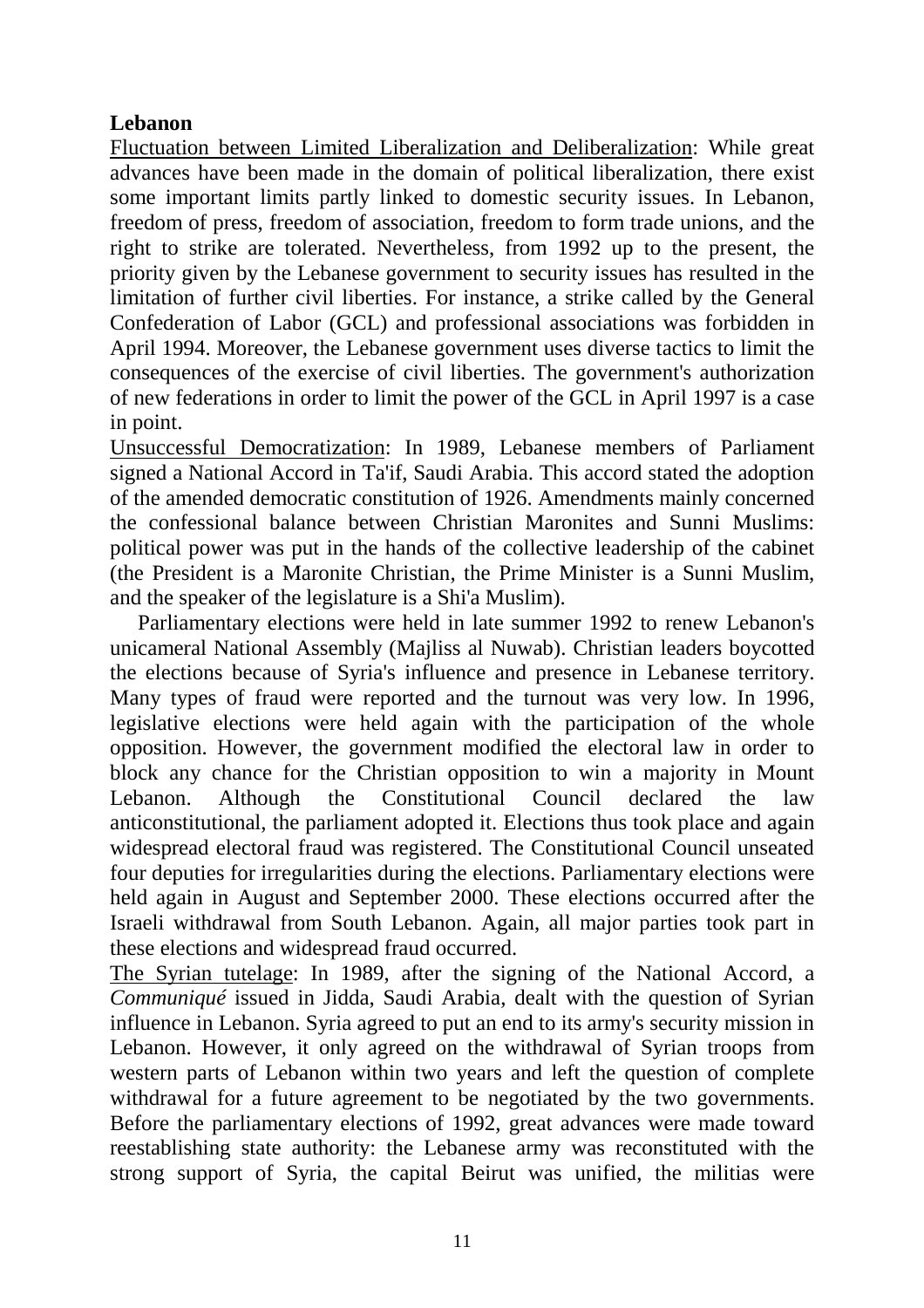disarmed with the exception of Amal (a Shi'ite party) and hizballah (Party of God, which is Shi'ite as well) in South Lebanon until the withdrawal of Israeli troops from Southern Lebanon in May 2000.

In May 1991, Lebanon signed with Syria the *Treaty of Brotherhood, Cooperation, and Coordination between Syria and Lebanon*. It set up a system of joint councils and a Supreme Council to elaborate and implement domestic and foreign policy coordination between the two countries. However, experts analyzed the treaty as an institutionalization of Syrian tutelage over Lebanon given the preponderance of Syria. Finally, since 1992, Syrian tutelage over Lebanese government and administration has been well illustrated by the frequent trips to Damascus by the Lebanese Prime Minister, the President, and government officials to take "advice" on domestic as well as foreign policy issues.

## **Morocco**

Fluctuation between Limited Liberalization and Deliberalization: A formal multiparty political system has existed in Morocco since 1956 as well as a variety of media organizations, trade unions, and associations. However, after 1963 the opposition was the target of harsh repression by the regime. It was only after the so-called Green March in 1975 (thousands of unarmed Moroccans marched into the Western Sahara's territory) and the following consensus reached between part of the opposition and the monarchy on this issue that timid liberalizing reforms were launched. Today there are nearly 30 legal political parties in Morocco. However, Islamist parties are still illegal, except from the PJD (Party for Justice and Development) and although there are more than 70 Islamist associations in the country (Bendourou 1996). Moreover, although the radio and the television channels are controlled by the regime, Morocco has independent (from the regime) newspapers. Since 1975/76, the press has criticized the government although it cannot criticize the king or his decisions directly. Indeed, according to article 23 and 28 of the constitution it is a crime to criticize the king. However, freedom of the press was questioned when the government closed three newspapers *Le Journal*, *Assahifa*, and *Demain* in December 2000. Finally, the number of non-political associations has increased during the 1980s.

Moreover, the monarchy has undertaken several measures regarding the issue of political prisoners. In July 1994, the king decreed an amnesty for political prisoners. At his enthronization after the death of his father, king Mohamed VI took several decisions: the return of the opponent Abraham Serfaty as well as the family of the opponent Mehdi Ben Barka from exile, the relaxation of control of the Islamic leader Abdeslam Yassine (he has been under house arrest for ten years), and the authorization of pilgrimage to the former secret penitentiary of Tazmamart.

Unsuccessful Democratization: In 1975, the king succeeded in rallying national support from the population as well as from part of the opposition on the issue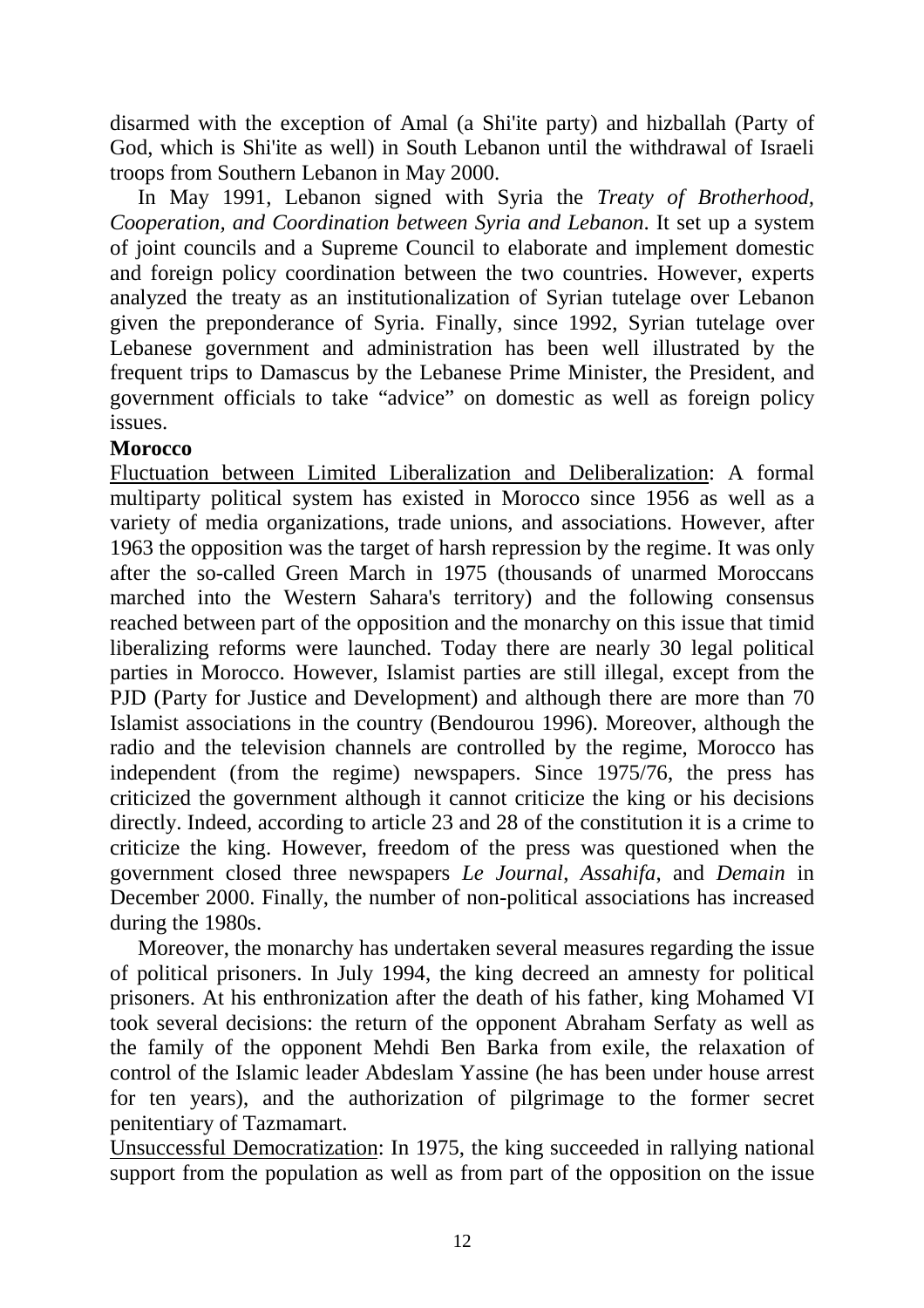of the Western Sahara territory. This was followed in 1977 by the organization of legislative elections, in which the legal opposition participated. The amendments of the constitution in 1992 and 1996 did not bring more democratic rules of the game, especially regarding the issue of the division of power. Indeed, the monarch still concentrates power in his hands. The parliament's powers are very limited: the king has the power to dissolve the parliament, members of parliament can lose their immunity if they criticize the king (article 39), the king can legislate, the sovereign's decisions are not susceptible to review. Moreover, powers of the king are hereditary (King Mohamed VI succeeded King Hassen II in July 1999).

In June and September 1993, legislative elections were organized. The first phase of the elections in June were marked by the victory of opposition parties (organized in a coalition bloc, the Democratic Bloc) which won 91 out of the 222 seats contested, on the one hand, and the decline of pro-government parties, on the other. However, the second phase in September was marked by a reversal with a victory of the monarchist parties, which won 66 out of 111 seats, whereas the opposition bloc won 17 seats. After the victory of the coalition of the opposition *Koutla* in the legislative elections of 1997, a compromise was negotiated with King Hassen II, who nominated Abderrahmane Youssoufi as Prime Minister in February 1998, while nominating leaders of his choice to the ministries of Justice, Interior, Foreign Affairs, Religious Affairs, and Defense. This episode was officially described as "a democratic alternance to power," although the king still concentrates all the power in his hands.

| Liberalization and Backlash         | Algeria (1989-1992) – Sudan – Tunisia - Yemen |
|-------------------------------------|-----------------------------------------------|
| Fluctuation between Limited         | Algeria (1995 up to now) – Egypt – Jordan –   |
| Liberalization and Deliberalization | Kuwait – Lebanon - Morocco                    |

Sources: Rex Brynen, Bahgat Korany, and Paul Noble (Brynen and al. 1998a), Nazih Ayubi (Ayubi 1995: 415- 446), Goldblatt David, Kiloh Margaret, Lewis Paul, and Potter David (Goldblatt and al. 1997: 321-366), CIA factbook (http://www.cia.gov/cia/publications/factbook), and International Foundation for Electoral Systems (IFES).

In sum, although in all the nine cases political change has not led to successful democratization, important variations along the line of liberalization characterize these political regimes. Two different patterns of change could be identified. As Table 2 summarizes, in some countries liberalization has led to a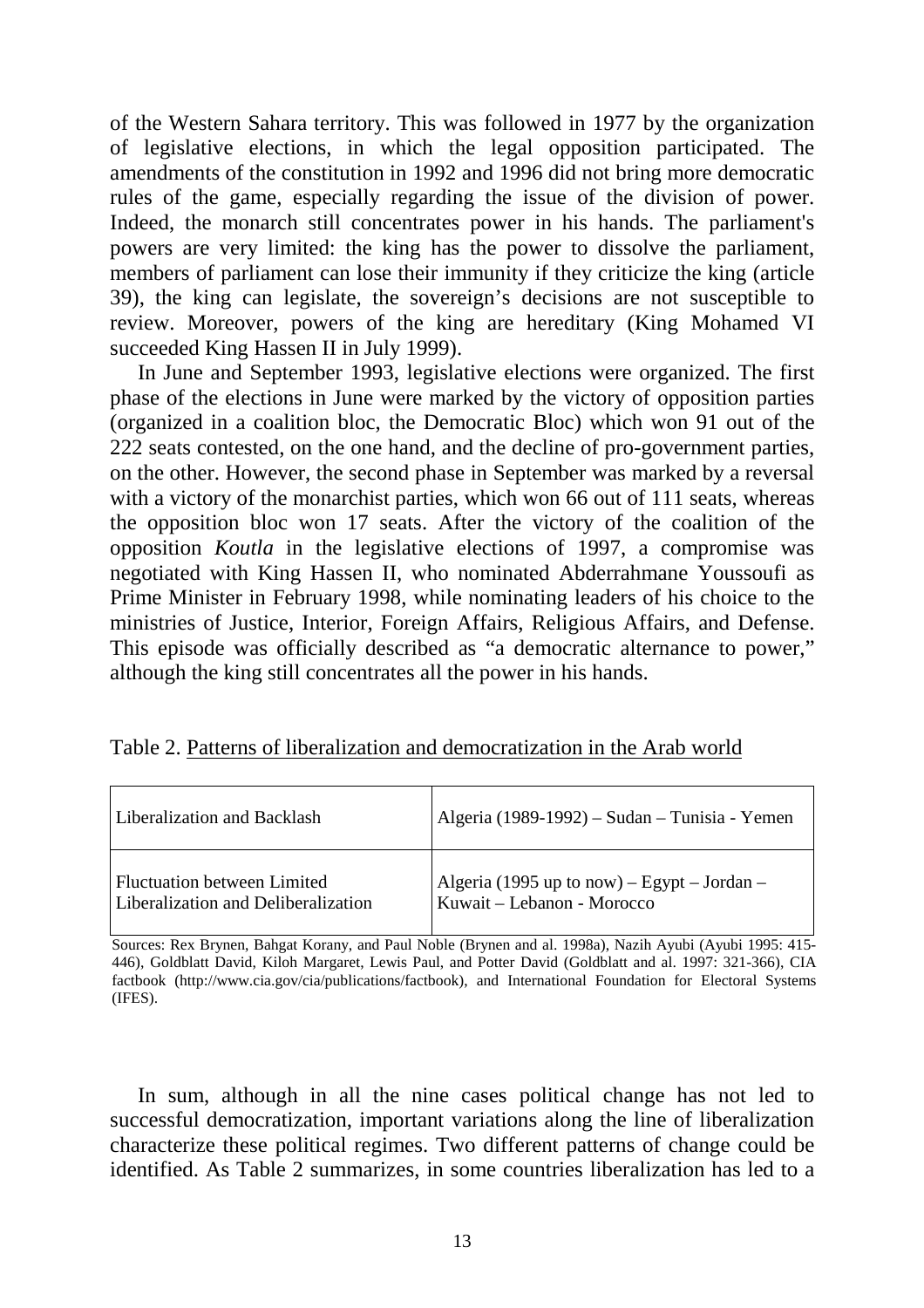backlash, while in others liberalization has fluctuated between limited liberalization and deliberalization. One of the countries considered has even followed different paths at different points in time: Algeria followed the path of liberalization and to some extent of democratization followed by a backlash before taking the path of selective and limited liberalization in 1995. The diversity of political trends in the Arab world is well captured in terms of the key concepts used in regime literature. This exercise, thus, has helped to place the Arab world in the broader comparative context offered by the regime change literature. A question which remains to be addressed, however, is whether this literature provides an adequate explanation of these different trajectories. This is an issue I turn to in the next section.

## **II. Attempts to Explain Variations in Political Liberalization**

This section looks for an interpretation of the variations in political liberalization in the Arab World in the general literature on transition as well as in the literature focusing on politics in the Arab world. First, I show how the transition literature conceives of political liberalization as an unstable phase leading to three possible outcomes: either to democracy, to another authoritarian regime or to a revolutionary outcome. Second, I show how scholars analyzing the Middle East have failed to question the limits of the transition paradigm and conceived the Middle Eastern cases as anomalies characterized by a blocked or a particularly slow path of transition away from authoritarian rule.

#### **1. The transition literature and the selection bias**

 $\overline{a}$ 

This section focuses on scholars that analytically differentiate political liberalization and democratization.<sup>6</sup>

The unstable character of the political liberalization process is a widely accepted idea in the transition literature (Dahl 1971, 1973, O'Donnell and Schmitter 1986, Di Palma 1990, Przeworski 1991). Tocqueville foresaw that "the most dangerous moment for a bad government is usually when it starts to

<sup>&</sup>lt;sup>6</sup> Historically, political liberalization and democratization were distinct (Gould 1999). Only in recent period, in the so-called third wave of democratization (Huntington 1991) have these processes seemed like part of the same process, namely the process of transition. It follows that political liberalization is not included in the analytical framework of all the studies of transition. The object of study or dependent variable of many studies is the specific process of democratization, that is, the mechanisms of introduction of a democratic regime (Huntington 1991; Rueschemeyer, Stephens, and Stephens 1992; Linz and Stepan 1996; Collier 1999). In theory, these types of study are not interested in political liberalization that occurs without democratization. However, in cases where political liberalization precedes democratization, these scholars teleologically include the liberalization phase in their study without looking at the dynamics linking liberalization and democratization processes.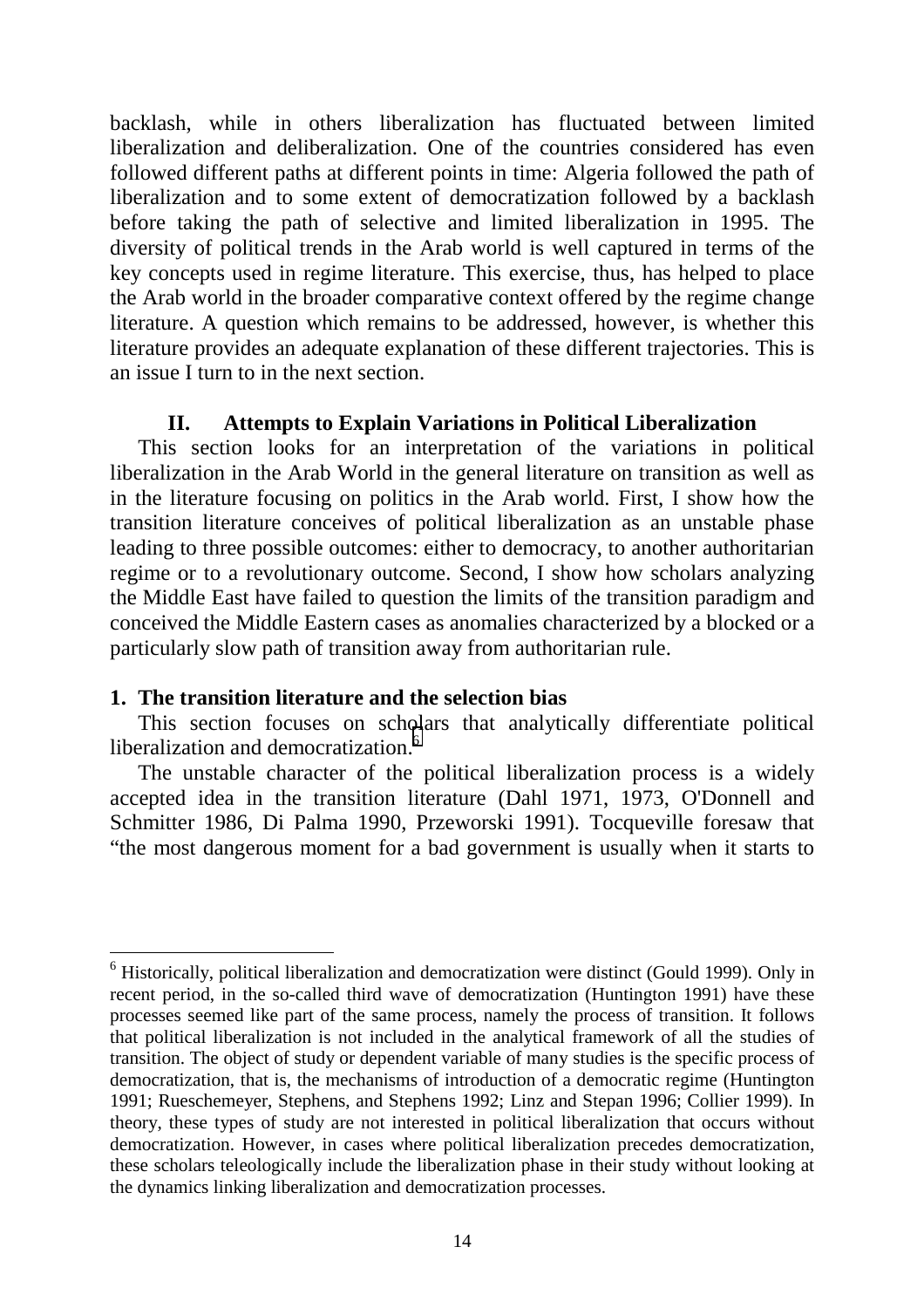reform itself" (Tocqueville 1866:259).<sup>7</sup> The liberalization process is described as follows. When there is a division in the authoritarian regime between soft-liners and hard-liners and when soft-liners get the upper hand in the regime, liberalizing reforms are launched. Typically soft-liners launch these reforms believing that they will succeed in controlling the liberalization process and in broadening the social base of the regime without changing its structure. Yet, liberalizing reforms open up the space for society to organize and ask for further liberalization (Dahl 1973: 18, O'Donnell and Schmitter 1986: 10, Przeworski 1991: 61). Authors consider that society organizes because liberalizing reforms opens in the mind of the actors the very possibility of change (Tocqueville 1866:277). Indeed, actors in the society in general and in the opposition in particular raise their expectations beyond the limited reforms proposed by softliners incumbents (Tocqueville 1866: 243-245, Di Palma 1990: 82). It follows that the opposition uses all the spaces and opportunities available to push for more liberalization.

In this endeavor, it finds in soft-liners potential, and usually informal, allies in the regime. Indeed, these supporters of liberalization in the regime raise the cost of the annulment of liberalization by the hard-liners because of the following logic. Before deciding to organize a coup, the hard-liners will evaluate its costs in order to assess the probability of failure. The first cost implied by such a coup is the systematic repression of organized opposition groups. This cost could be afforded if and only if there is a high cohesion in the regime and more importantly in the armed forces. And the very existence of soft-liners in the regime supporting the liberalization process denies such cohesion and thus raises the costs of organizing a coup. Therefore, it is because the soft-liners raise the cost of repression of the opposition that their existence and role are central for the dynamic of liberalization in an authoritarian regime. In the words of Dahl, It could be said that by raising the cost of suppression of the opposition the soft-liners raise the chances for democratization (Dahl 1971: 15). The interaction between soft-liners and the democratic opposition create dynamics that pave the way for the conclusion of a political pact and the organization of founding elections. This dynamic is at the core of the instability of liberalization for it impedes authoritarian incumbents to realize their initial goal: broadening the base of the regime and installing a liberalized authoritarian regime (Dahl 1973: 18, O'Donnell and Schmitter 1986: 10). The common understanding of the process of political liberalization as inherently unstable leads to another consensus in the transition literature on the possible outcomes of such a process. Three possible outcomes are identified: a backlash to another authoritarian regime, a revolutionary outcome, or democratization (O'Donnell and Schmitter 1986: 8, Przeworski 1991: 61).

 $\overline{a}$ 

 $<sup>7</sup>$  This is my translation, the original French sentence is: "le moment le plus dangereux pour</sup> un mauvais gouvernement est d'ordinaire celui où il commence à se réformer" (Tocqueville 1866:259).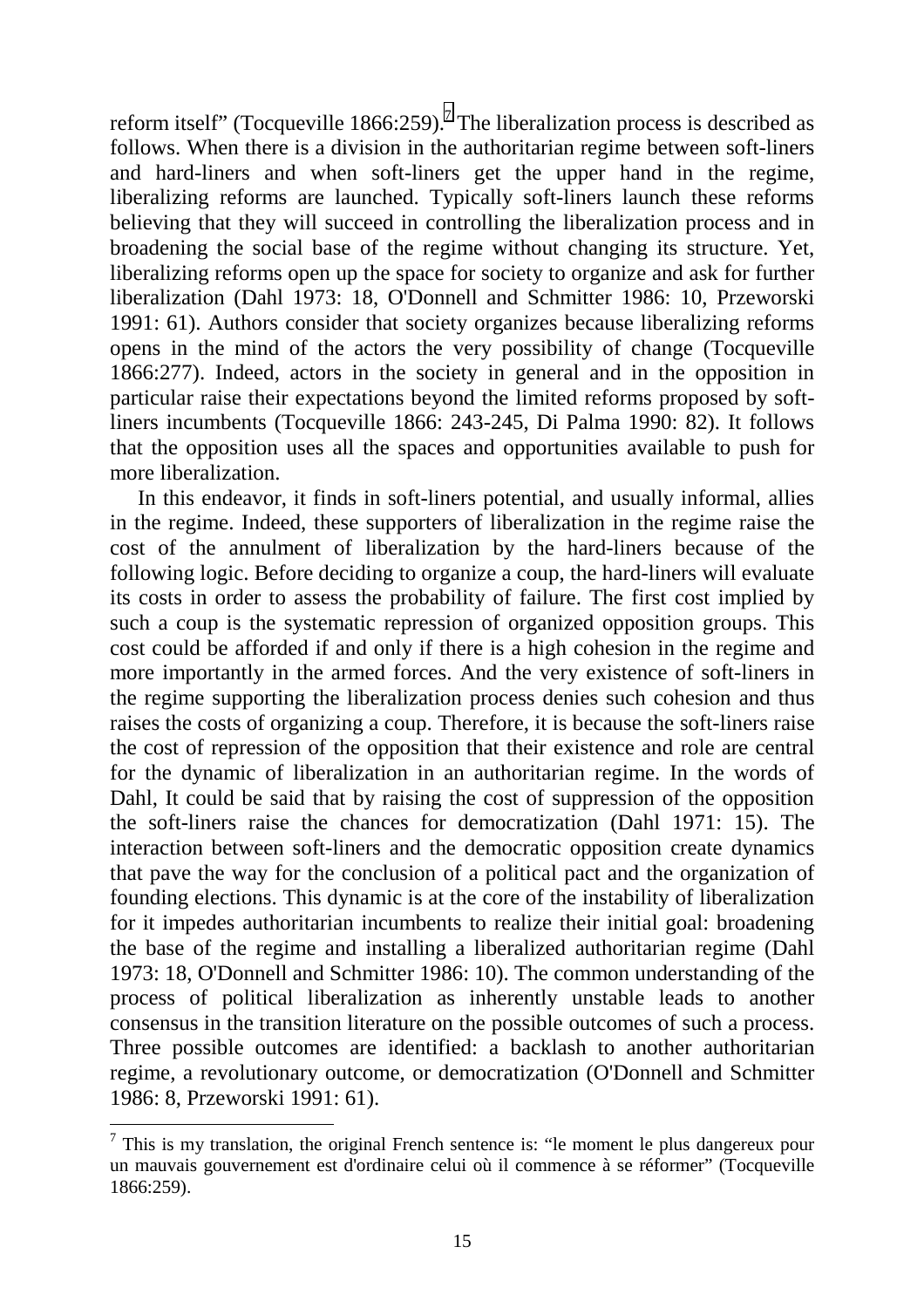One pattern of liberalization identified in the Arab world seems to confirm the explanatory power of such a framework. Indeed, we have observed a liberalization process followed by a backlash to another authoritarian regime in Algeria (1989-1992), Tunisia, Sudan, and Yemen. However, the second pattern of liberalization characterized by a fluctuation of limited liberalization and deliberalization not followed by democratization is considered logically impossible by this literature. The very conception of the liberalization process as an unstable state of affairs rules out the possibility of such an outcome. Why does this pattern stand out as an anomaly?

I believe that this conception is due to the fact that scholars interested in the study of transition were primarily interested in identifying the conditions or the dynamics that lead to democracy. The challenge for this literature was to identify the *link* between liberalization and democratization. This explains why attention was focused on *successful* cases of Latin America and Southern Europe, i.e. cases where liberalization effectively led to democratization, on the one hand, and why cases of *failed* transition were neglected, on the other.<sup>8</sup>

This original bias both in the research question and in the selection of cases is at the origin of two implicit assumptions found in the transition literature. First, transition processes have been problematized assuming the existence of a potentially strong civil society. Cases analyzed in Latin America and Southern Europe in the 1970s and 1980s were, indeed, cases of *re*democratization (Collier 1999: 13). That is to say that civil society in general and the political opposition in particular have had the opportunity in the past to organize, mobilize, and articulate demands. Consequently, when soft-liners in the regime launched liberalizing reforms, the opposition could *re*organize drawing its strength from past experiences and organizational capital. Second, the timing of liberalization processes analyzed in previous studies coincided with a large consensus in the civil society about the liberal democratic project. In Latin America and Southern Europe, the weakness of the radical communists, explained both by the harsh repression directed towards the leftist elements in the society during the previous authoritarian government, and by the discrediting of the communist alternative, has left the liberal democratic opposition in the front line of mobilization.

In sum, the *strong* and *democratic* characters of the opposition are two underlying assumptions behind the description of liberalization processes in the transition literature. It is, therefore, not surprising that this process was described as inherently unstable due to the agitation caused by a strong civil society.

 $\overline{a}$ 

<sup>&</sup>lt;sup>8</sup> I reject the argument according to which there were only successful cases of Latin America and Southern Europe and no cases of failed transition to observe in the 1980s, on the ground that liberalization occurred in the Arab world as early as the 1970s. This argument is valid as far as democratization processes are concerned, but does not hold for processes of political liberalization.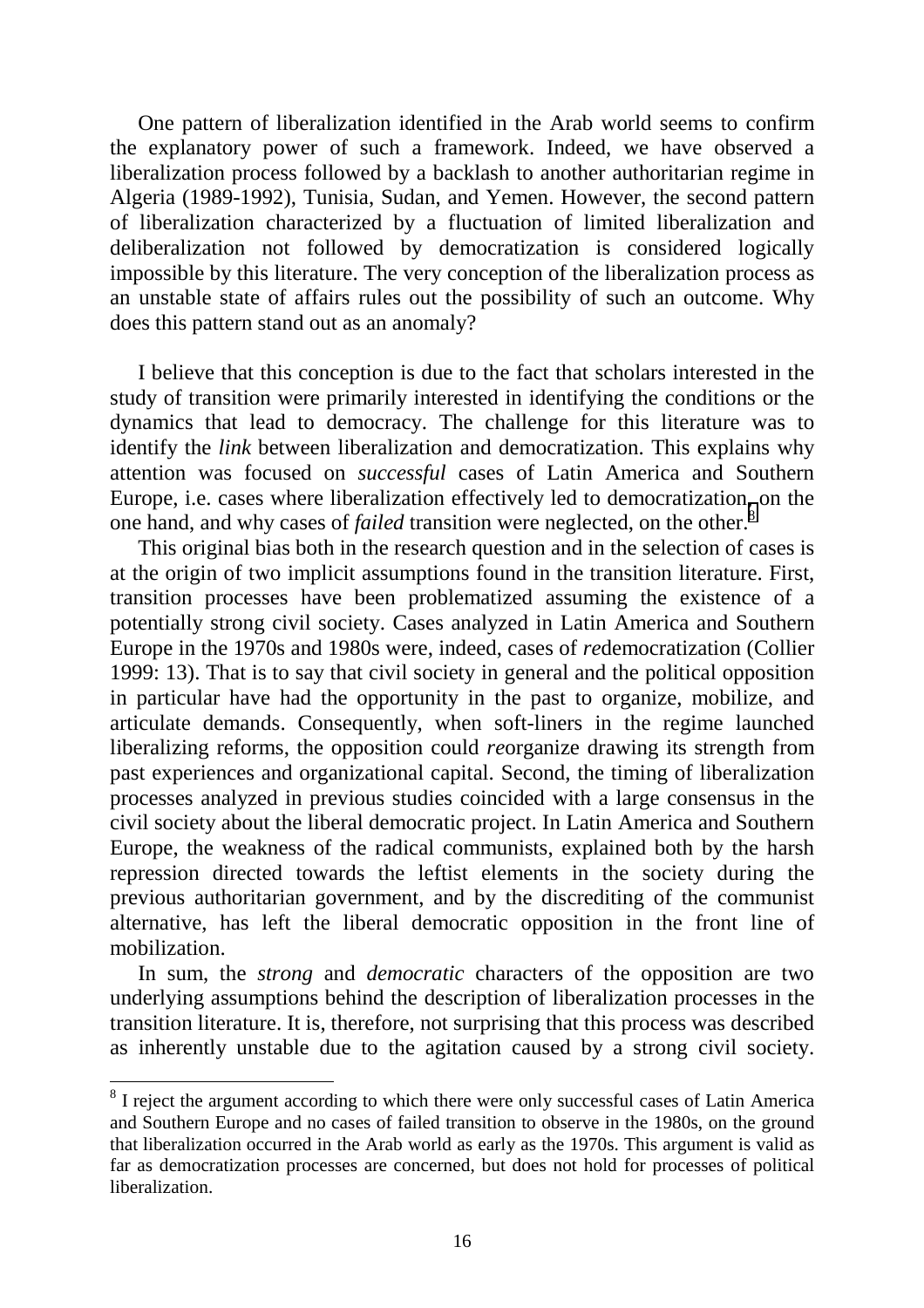Moreover, this literature has conceptualized the link between liberalization and successful democratization assuming ideal conditions, as it were, of a strong and democratic civil as well as political society on the one hand, and the soft-liners getting the upper hand in the regime, on the other. Given these ideal conditions, soft-liners of both camps have great probability to agree on a pact presented as the key to enter the club of democracies. In other words, the very assumption that a relatively strong civil society will mobilize and oppose the authoritarian regime following the liberalizing reforms launched by soft-liners rules out the possibility of a liberalization limited to some civil rights that are guaranteed to a selected part of the civil society. In a nutshell, implicit assumptions in this literature limit the range of possible outcomes. As a result, when transposed to unsuccessful cases, such as those found in the Arab world, it fails to give an account of a specific path of liberalization process, namely a fluctuation of limited liberalization and deliberalization. To understand this outcome, I thus turn to a literature that does not suffer from such a selection bias in favor of successful cases, namely the literature on political change in the Arab world.

#### **2. The literature on the Arab world and the transitional fallacy**

Against the background of the so-called third wave of democratization affecting all regions of the world (Huntington 1991), the lack of democratization in the Arab world appears as an exception. Some scholars have tried to explain this by broad cultural hypotheses stating that something about the Arabic or Muslim nature of these societies makes them in one way or another different from other societies in general and western societies in particular (Huntington 1991). These cultural hypotheses derive from the implicit assumptions found under the heading "Arab world." Geographically speaking, the Middle East region also includes Turkey, Iran, and Israel. By specifying "Arab" Middle East or "Arab" world, we already select, without any theoretical justification, a specific set of countries on the religious and ethnic variables, i.e. Muslim and Arab. This issue is not specific to scholars studying the Arab world and is found also in regional studies of Latin America and Eastern Europe. A more explicit and theoretically driven selection in regional studies is thus needed (Bunce 2000a).

Other scholars have tried to explain the lack of democratization by arguing that there exist some forms of political opening in many Arab Muslim countries which still need to be addressed (Salamé 1995, Brynen et al. 1995, 1998a; Baaklini et al. 1999). Indeed, using the conceptual framework elaborated by the transition literature, scholars have highlighted the fact that if democracy has not yet been achieved in these countries it does not mean that there is no opening and no transition (Korany and Noble 1998: 4). In cases where political liberalization has occurred, the challenge is to explain why the transition has gone no further, that is, why democratization has not occurred.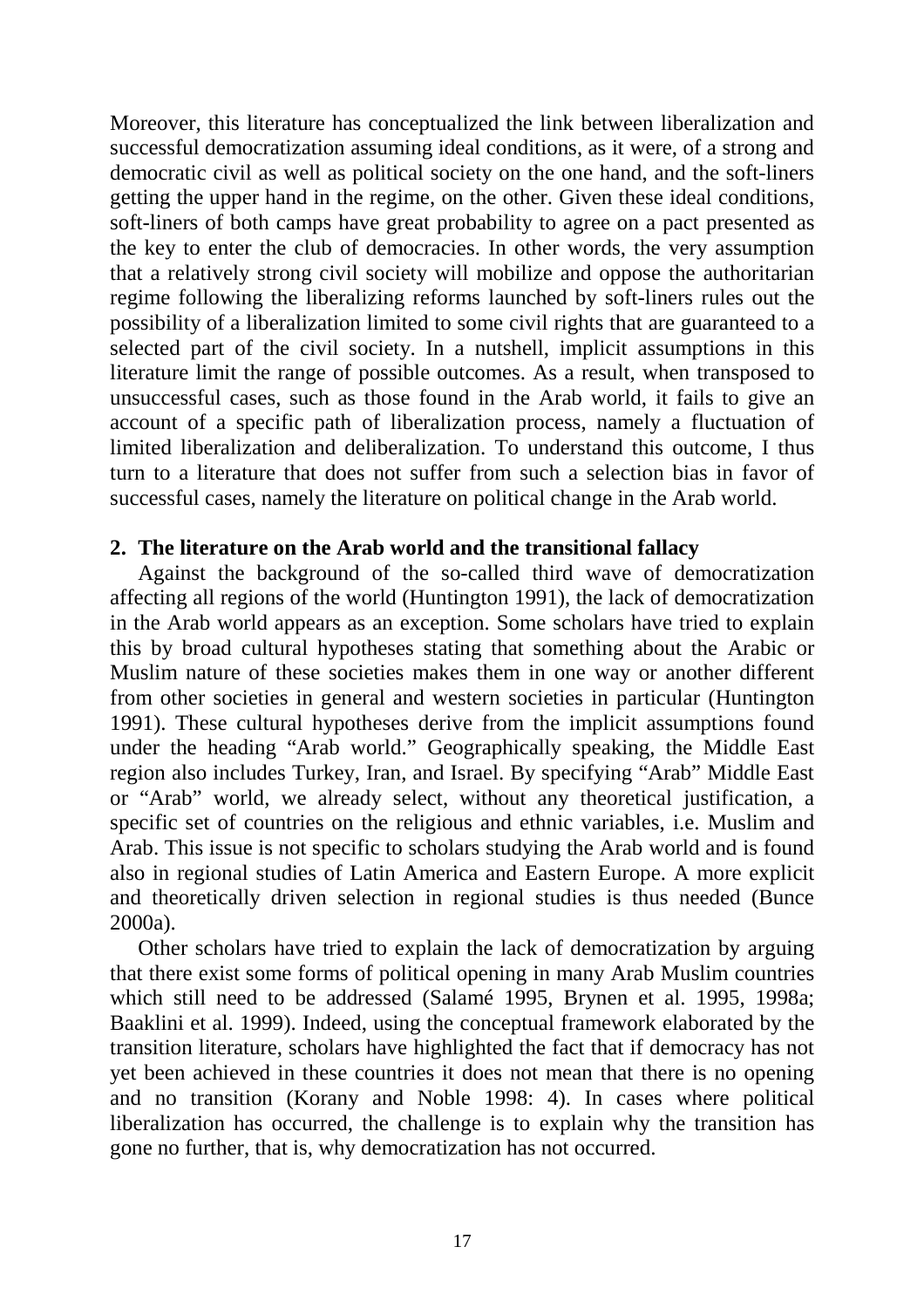Many scholars have thus tried to find the factors impeding democratization. Some authors have attempted to explain how the lack of a cultural pact could be a precondition for a political pact as defined by O'Donnell and Schmitter (Leca 1995). Others have explored how a whole set of possible factors – political culture, political economy, civil society, and the international context - could impede democratization in the region (Waterbury 1995; Brynen et al. 1995). Many authors have convincingly invoked the Rentier nature of the state to explain why some Arab countries have known a political opening, failing, however, to answer the question of why this process did not lead to democratization (Luciani 1987, 1988, 1995a, 1995b; Brynen 1992; Brand 1992; Satloff 1992). And last but not least, a group of scholars have tried to find an answer by exploring the impact of formal democratic institutions, such as the parliament, in a process of slow and incremental democratization (Baaklini et al. 1999).

While these studies succeed in showing what factors Arab countries lacked to democratize, they fail to give an account of the different paths of liberalization in the Arab world and their respective dynamics. Moreover, they fail to address the main puzzle posed by some Arab cases to the transition literature, namely a fluctuation of limited liberalization and deliberalization. What could account for such a failure?

In my view, the origin of such a failure is to be found in the misuse of the transition literature. Scholars have made a methodological mistake by using the conceptualization of transition as a theory. The conceptualization of transition is indeed based on the *empirical observation* of Latin American and Southern European experiences. This is different from a *theory* of democratization or transition. In other words, it describes a *possible* route of democratization but does not identify clear criteria and conditions under which democratization is *predictable* or even *probable*. This is not to say that nothing is said about liberalization processes as typical signs of the beginning of a transition process. However, a "typical sign" is different to a clear criterion that allows assessing if a process has started. In short, the fact that this *empirical conceptualization* identifies political liberalization as the beginning of a transition does not mean that any form of political liberalization is unstable by definition or the beginning of a contingent transition process. Consequently, the fact that a certain form of unstable political liberalization was the typical sign of the beginning of a transition process in Latin American and Southern European cases does not imply that all forms of political liberalization are signs of transition processes. There is no theoretical ground behind the affirmation that any form of political opening announces that a process of transition away from authoritarian rule has started. This logically implies that the form of political opening observed in some countries of the Arab world is neither necessarily unstable nor a sign of transition processes.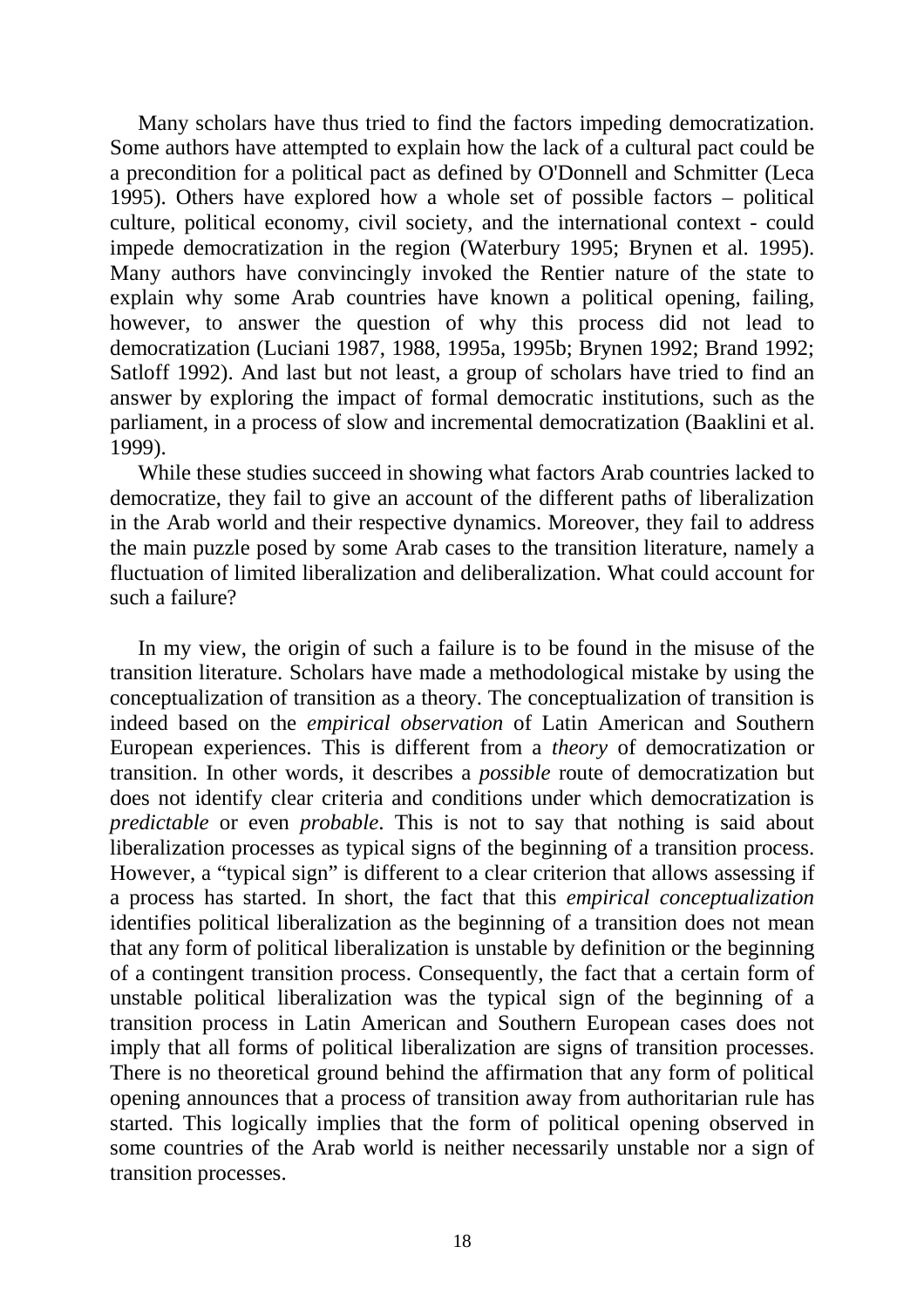It seems that scholars studying political change in the Arab world by interpreting the process of liberalization as being by definition part of a broader process of transition from authoritarian rule has fallen into the *transitional fallacy*. This fallacy explains why they have interpreted political liberalization in the Arab world as a blocked or slow process of transition away from authoritarian rule. They thus look for the possible factors impeding these transition processes from evolving into democratization instead of giving an account of the path of liberalization that remains unexplained by the transition literature, namely a path characterized by mixed dynamics of liberalization and deliberalization. The challenge is to explain this anomalous outcome and it is to such a challenge that I turn in the next section.

#### **III. Political Liberalization Dynamics Reversed**

 I contend that, under certain conditions, liberalization processes can be controlled by the incumbents and limited to certain groups. That is to say that under certain conditions, authoritarian incumbents succeed in broadening the base of the authoritarian regime without being overwhelmed by the unstable dynamics of liberalization observed in the transition literature. In order to show how such scenario is possible, I first identify the conditions under which a collusion of part of the moderate opposition and the hard-liners in the regime is possible and lead to a reversal of the liberalization dynamics into dynamics that sustain the authoritarian regime rather than undermining it. Then I argue that such pattern of liberalization pleads for an epistemological shift from the study of transition to the study of regime transformations.

#### **1. The unnatural collusion of the moderate opposition with hard-liners**

 It is well known that liberalizers open the regime in order to broaden the social base of the regime by including some independent groups in the authoritarian institutions. This outcome implies that some independent groups in the society, while having their freedom of organization guaranteed, will agree to defend a limited set of interests and to criticize some policies of the regime without challenging the power of the authoritarian ruler or ruling group. As to the rest of the groups, they are excluded from the authoritarian game and repressed. In other words, liberalization is limited to some groups and some issues tolerated by the regime. However, according to the transition literature, this state of affairs could not be sustained. Indeed, the main insight of this literature has been to highlight the fact that as soon as the soft-liners guarantee some civil liberties, groups and individuals will make use of these liberties to ask for further liberalization to soft-liners. The puzzle is to understand why and how part of the opposition could be included in the authoritarian institutions without leading to the dynamic, well described by the transition literature, which consists of pushing soft-liners in the regime to concede more and more liberalization. Under what conditions will the inclusion of some groups and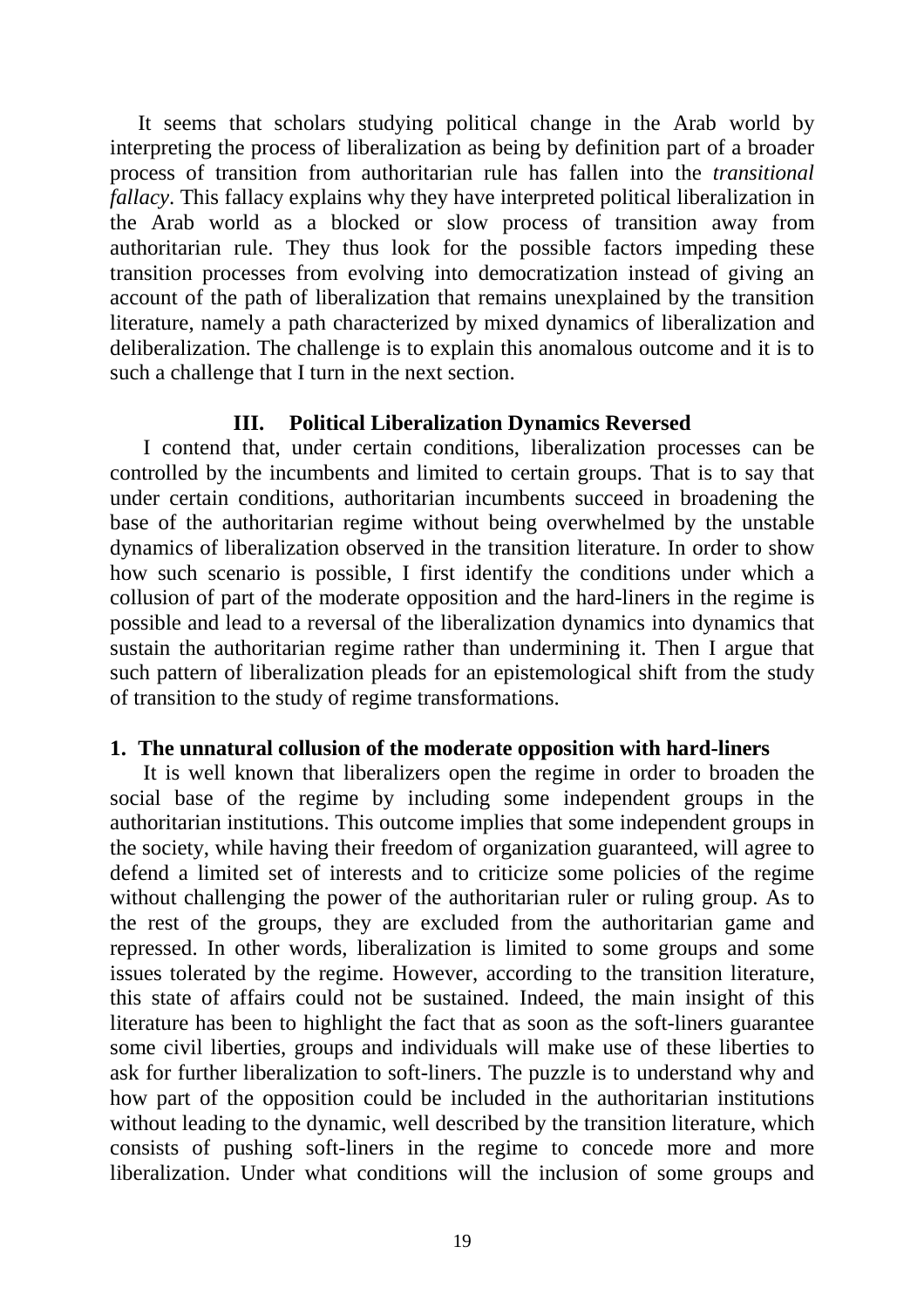individuals, the civil liberties of which are guaranteed, not lead to further liberalization and ultimately to a political pact and a democratization process?

In my attempt to solve this puzzle, and although I have included Lebanon and Kuwait in the set of anomalous cases, I do not use these two cases to generate or test hypotheses. As already mentioned the case of Lebanon is problematic because of the intervening variable of the Syrian tutelage and the subsequent difficulty to isolate strictly domestic dynamics from external influences. Regarding the case of Kuwait, the very limited character of its political liberalization process makes it difficult to argue that there has been a significant change within the regime, let alone a change of regime. I will thus rely on the cases of Algeria, Egypt, Jordan, and Morocco.

To begin solving this puzzle, it is worth recalling the conditions under which Latin American and Southern European political liberalization occurred. It has been said above that the opposition was strong and democratic at the moment of the opening by soft-liners in the regime. $9$  I formulate the hypothesis that, in the cases of fluctuation between limited liberalization and deliberalization, the moderate opposition was weaker than the radicals were when liberalization occurred. Moreover, I contend that this specific condition has made possible a collusion between the moderate opposition and the hard-liners in the regime leading to dynamics of limited liberalization and eventually deliberalization.

Defining the actors:

 $\overline{a}$ 

The transition literature helps us identify actors involved in a liberalization process. In this literature, actors are defined in strategic rather than economic or cultural terms. That is to say that emphasis is put on the strategic option chosen by a group rather than on its ideological commitment or its belonging to a certain socio-economic class. Four main actors could be identified. In the regime, authoritarian incumbents are divided between soft-liners and hard-liners. The hard-liners are "those who, contrary to the consensus of this period of world history, believe that the perpetuation of authoritarian rule is possible *and* desirable, if not by rejecting outright all democratic forms, then by erecting some facade behind which they can maintain inviolate the hierarchical and authoritarian nature of their power" (O'Donnell and Schmitter1986: 16). As to the soft-liners they believe that the regime will have to make use of some degree of legitimation. While they could be indistinguishable from the hard-liners in the first place, they turn into soft-liners because of "their increasing awareness that the regime they helped to implant, and in which they usually occupy important positions, will have to make use, in the foreseeable future, of some degree or some form of electoral legitimation … [and that] the regime cannot wait too

<sup>&</sup>lt;sup>9</sup> Soft-liners in the regime are assumed to be stronger than the hard-liners by definition because the very fact that they are able to launch liberalizing reforms assumes that they have the upper hand in the regime.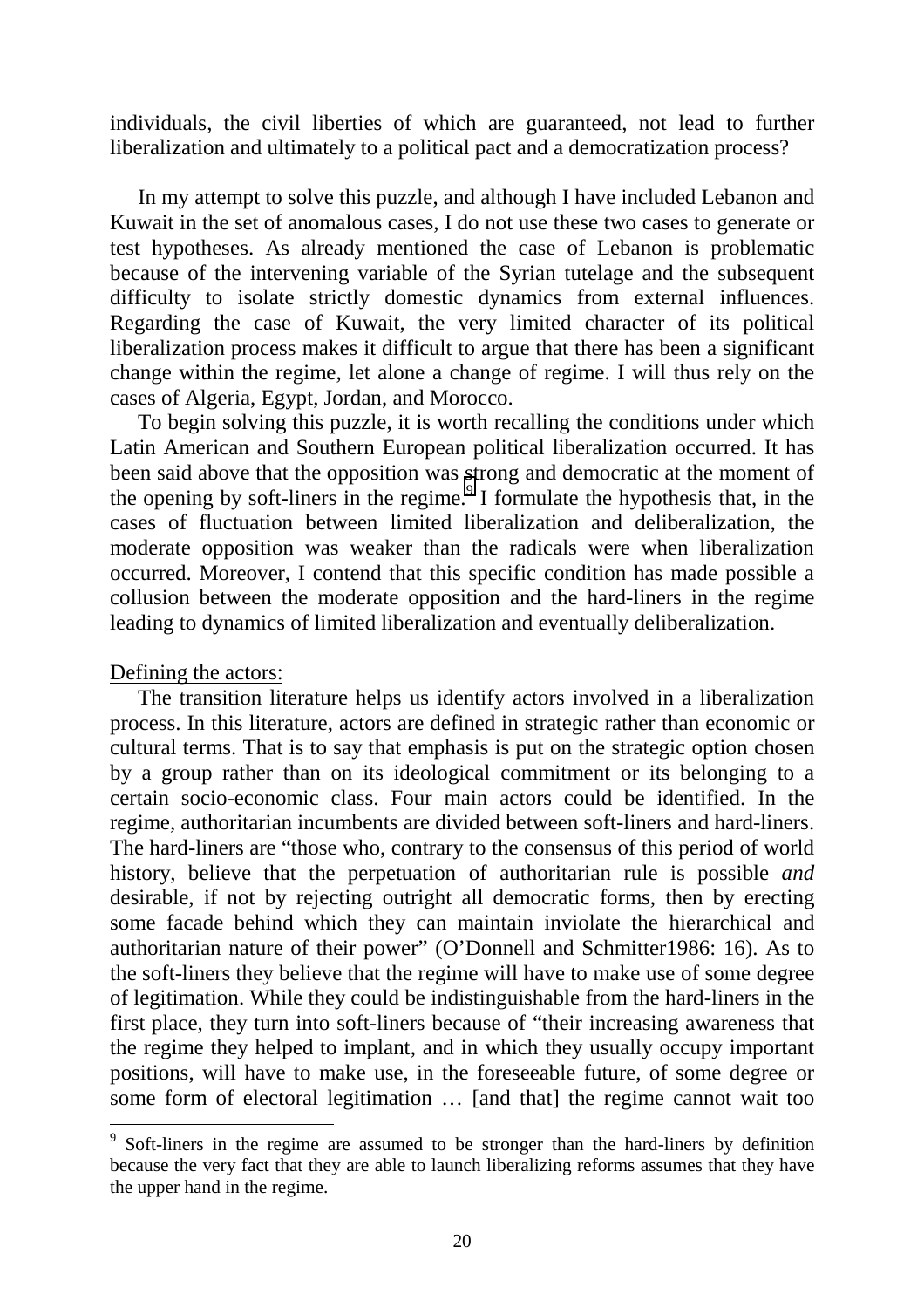long before reintroducing certain freedoms, at least to the extent acceptable to moderate segments of the domestic opposition and of international public opinion" (O'Donnell and Schmitter1986: 16). It is important to stress the fact that soft-liners are not necessarily committed to democracy, the key difference between them and the hard liners being that they perceive their political survival in the broadening of the social base of the authoritarian system.

The opposition is also divided between two sets of actors. On the one hand, the radicals are groups that seek not only to overthrow the regime, but also to seize control of the state; they are revolutionary in the sense that they seek to radically transform the state and society and they are non-democratic in the sense that they reject the democratic principle of alternance in power. On the other hand, the moderate groups formally support the democratic rules of the game; this does not necessarily mean neither that they are loyal to democratic principles nor that they share the same definition of a democracy.<sup>10</sup>

#### Measuring the actors' strength:

 $\overline{a}$ 

The strength of each actor could be measured according to their capacity to mobilize resources. In the regime, the most important resources are the state repressive apparatus such as the police and the armed forces. Another important resource to enhance the strength of either the soft-liners or the hard-liners, especially during elections, is found in the control of the state bureaucracy.

One of the main bargaining powers of an opposition group is its capacity to mobilize people in order to organize protest and defend a set of interests. People mobilization could be either quantitative, i.e. mass mobilization, or qualitative, i.e. mobilization of an economically powerful sector in the society such as the bourgeoisie.

#### The collusion of the moderate opposition with the hard-liners

Liberalization involves a continuous positioning and bargaining among the four above-mentioned political groups and actors of various strength. During the process of liberalization the strength of the radicals, in quantitative as well as qualitative terms, could make the outcome of an eventual transition uncertain and even dangerous to the moderates. If radicals, who reject the democratic rules of the game and alternance in power, succeed in controlling the state without the help of the moderates, they are likely to install a hegemonic regime and seek to change the society. The moderates fearing to be repressed in such a case, are likely to sustain the hard-liners in their repression of both the soft-liners in the regime and the radical opposition. In other words, a moderate opposition group too weak to balance the power of the radical opposition that hangs like a sword of Damocles over the liberalization process, is likely to agree to stop pushing for

 $10$  It is erroneous to think that Islamist movements are necessarily and by definition part of the radical pole. Indeed, many Islamist movements and parties throughout the Arab world have adopted a moderate position.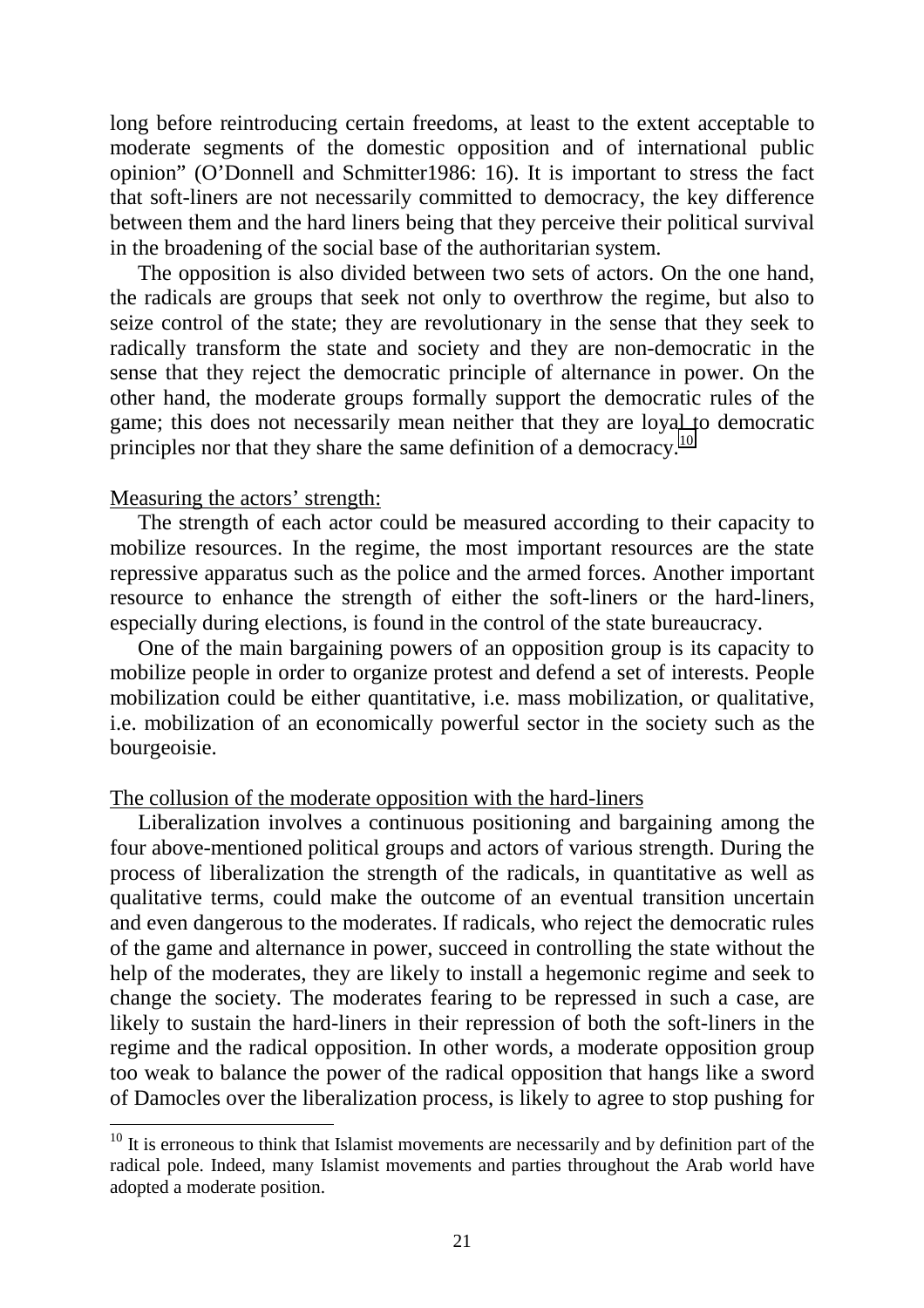more liberalization in exchange of the exclusion from the legal rules of the game, and eventually the repression, of the radicals. Through this arrangement, they may also hope that legal and guaranteed political activity will reinforce its power in order to be able to oppose both the regime and the radicals in the future.

Under these conditions, hard-liner incumbents include some weak moderate opposition groups while excluding and repressing strong radical groups that jeopardize the regime. It is in this sense that I contend that hard-liners and part of the weak opposition groups accept to act in formal or informal collusion, each side agreeing on new authoritarian rules of the game. It is a situation in which the hard-liners' and moderates' interests meet against the strong radical opposition. That is not to say that this collusion is an alliance between equals. The power of hard-liners in the regime, who control the state repressive apparatus as well as the bureaucracy, does not depend solely on the moderate opposition. This could explain the movement of deliberalization observed when one of a previously tolerated group is outlawed or repressed.

This scenario has been referred to in the Arab world as "the Islamist threat" scenario. In the countries where radical Islamist groups were strong, such as Algeria, Egypt, and Morocco, it has been argued that after liberalizing reforms started, many non-Islamist organizations feared that radical Islamists would take advantage of an eventual democratization process to install an Islamic state in which they would be repressed. This interpretation is contradicted by the fact that not only some moderate Islamist groups acted in collusion with hard-liner incumbents in these countries, but also some non-Islamist groups refused and opposed the hard-line stance on the regime.

The case of Algeria is exceptional in that it is the sole regime of the Arab world that has accepted to legalize and tolerate the activities of a radical Islamist group, the FIS. There is a debate about the radical stance of the FIS. Some argue that it was a moderate party on the basis of its participation in the elections in 1990 and 1991. Yet, there is no doubt about an important revolutionary stream in this party along a more moderate one (Labat 1995). Because of this double stream within the party, it was not clear if it would have installed an Islamic state after their victory at the legislative elections at the end of 1991. After the liberalizing reforms launched in 1989, the moderate opposition, whether Islamists (Hamas, Ennahda, and El Islah since 1999), leftists (the PAGS which became Ettahadi in 1993 and MDS in 1998), or democrats (RCD), feared the qualitative as well as quantitative strength of the FIS. They thus decided to collude with the regime and supported the political coup organized by hardliners in the army in January 1992. This coup was followed by the exclusion of the soft-liners in the regime, such as the president Chadli and the group of reformers in the former one party FLN, and the harsh repression of the FIS and several Islamists groups that have launched an insurrection against the state, such as the Salvation Islamic Army (AIS), and the Islamic Armed Groups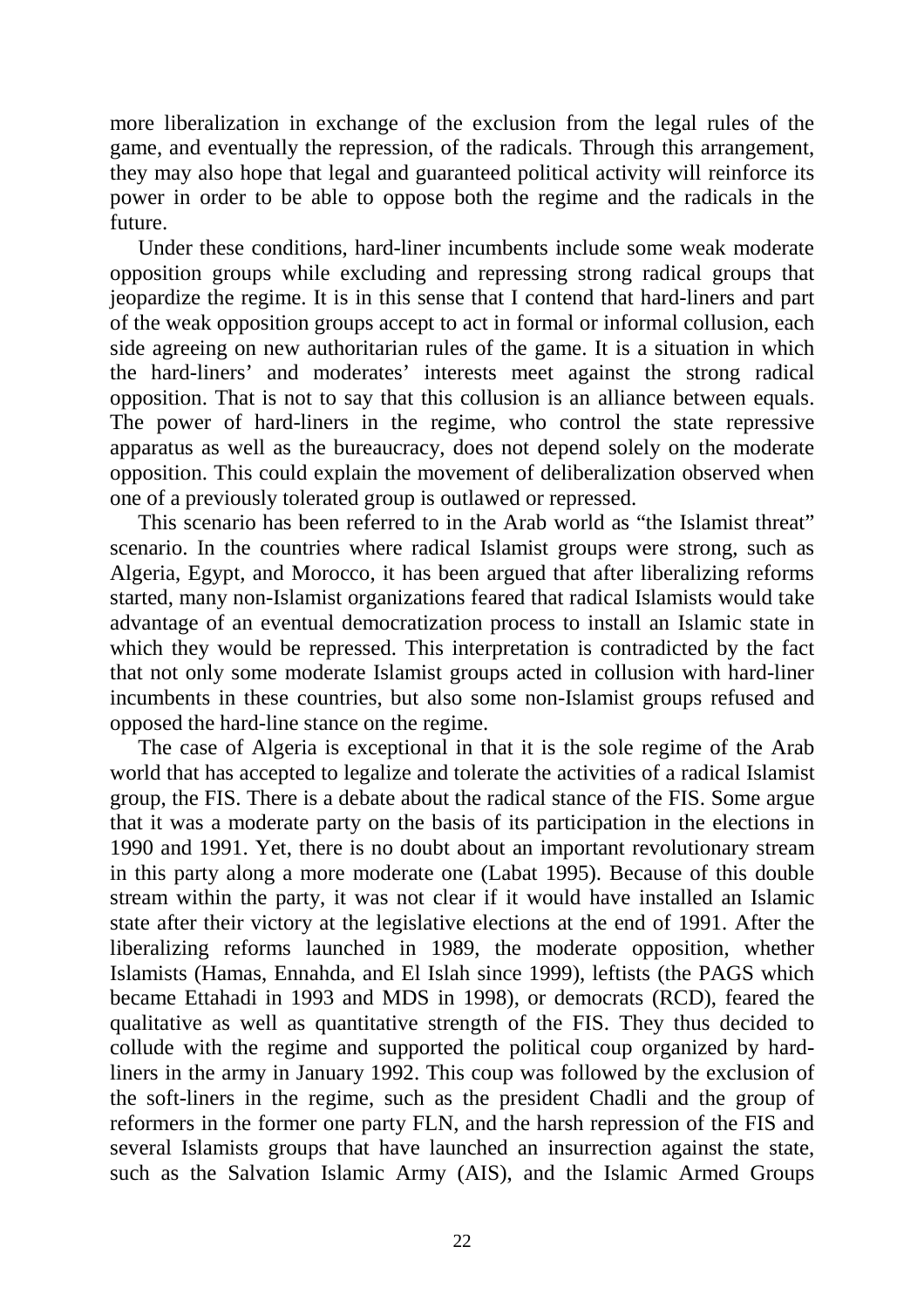(GIA). Since 1995, three weak Islamist parties Hamas, Ennahda, and El-Islah (only since 1999) accepted to both participate in the elections organized by the incumbents between 1995 and 1999 and to be co-opted in state institutions.

In Egypt, liberalizing reforms were launched under president Anouar Al-Sadat in the late 1970s. This period has allowed the Muslim Brotherhood to reorganize after the harsh repression endured under the previous presidency of Gamal Abd-el-Nasser. However, after the assassination of Sadat in October 1981, it could be said that the hard-liners took the upper hand in the regime. Indeed, it is under the presidency of Husni Mubarak that political liberalization has fluctuated between deliberalization and limited liberalization. Legalized opposition political parties that regularly participate in legislative elections (1984, 1987, 1990, 1995, and 2000) tacitly sustain his presidency. The religiousbased parties being forbidden, the Muslim Brothers as well as other Islamist groups are formally excluded from this political game. Yet, the moderate stance of the Muslim Brothers explains why their participation to legislative elections was tolerated in the 1980s. They participated in legislative elections in coalition with legal parties: with the Neo-Wafd in 1984 and with the Socialist Party of Labor and the Liberal Party in 1987. Other Egyptian Islamist groups, such as al-Gama'a al-Islamiyya and Jihad, are revolutionary and organized several armed attacks in the 1990s. The Egyptian government harshly repressed them, before extending the repression to the more moderate Muslim Brotherhood, leading to a deliberalization of the regime.

In the case of Morocco, political parties are tolerated and included in a controlled political game. Although, one weak moderate Islamist party, the PJD (Party for Justice and Development), has been legalized in 1997, the two most important Islamist groups, Al-'Adl wal-Ihsane (Justice and Charity) of Sheikh Abdesalam Yassine, and the official (though not officially a political party) al- 'Adl wa-Tanmiya (Justice and Reform), cannot organize as political parties. While these groups do not put into question the legitimacy of the king, it is difficult to know what their strategy will be if they become part of a liberalization process. Their potential radical stance and strength hang like a sword over further political liberalization in Morocco. This explains why moderate political parties collude with the hard-line adopted by the king towards Islamist groups.

The case of Jordan is exceptional for it is not the strength of the radical that explains the fluctuation between limited liberalization and deliberalization, but rather the weakness of the moderate opposition vis-à-vis the regime. The Muslim Brotherhood was the only association tolerated since the 1950s. They supported the regime before the liberalizing reforms. When new parliamentary elections were called by king Hussein to be held on November 8, 1989, political parties were still illegal and candidates had to run as individuals. However, the Muslim Brotherhood, organized as a charitable society since the 1950s, was able to develop an electoral base of support for its candidates. Consequently,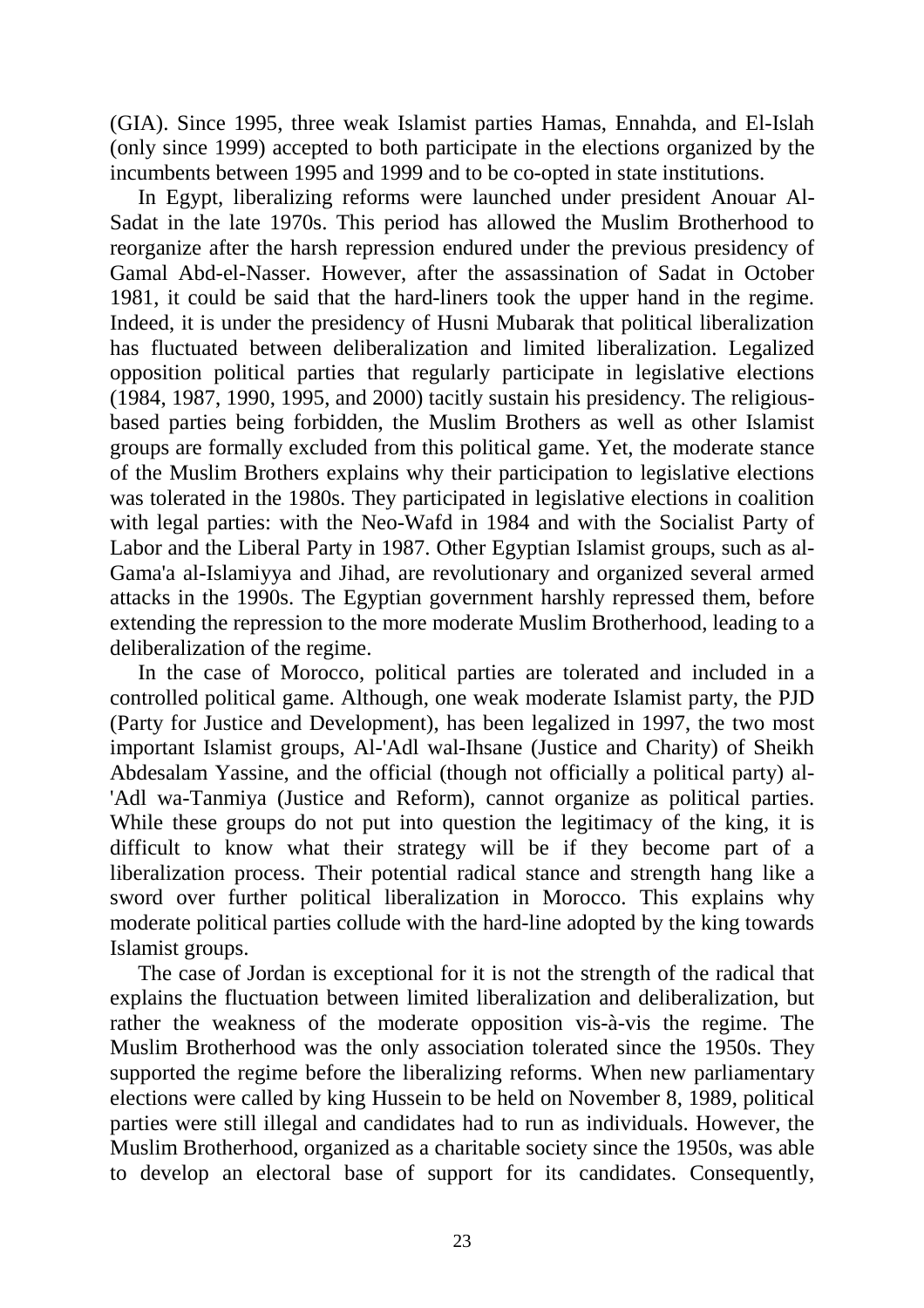Islamists emerged as one of the main political forces in Jordan by obtaining thirty-two seats out of eighty. In 1992, following the legalization of political parties and in view of the next legislative elections to be held in November 8, 1993, some leading Muslim Brothers created the AIF party along territorial lines in order to structure and aggregate Islamist preferences. However, fearing an overwhelming Islamist victory, the king adopted a new electoral law in 1993 aimed at undercutting the Muslim Brothers. The articles number 46.B and number 52 of the 1986 electoral law number 22, were changed in order to introduce the so-called "one person, one vote" ballot, which in essence compelled voters to choose between tribal and party loyalties (Charillon & Mouftard, 1994, pp. 45-46). The tribal ties won over partisan structures and the AIF won only sixteen seats while candidates with no party affiliation won 46 seats.

Yet, the following questions could be raised against the plausibility of such scenari. What makes limited liberalization in an authoritarian regime sustainable? Why do moderate opposition groups that are in collusion with the hard-liners not take advantage of their legalized and protected status to enhance their power and push for more liberalization?

The answer is to be found in both the fear of the radicals and the incapacity to organize mass mobilization. First, fearing the radicals, the moderates are likely to push for the restriction of political and civil liberties. Consequently, civil liberties, while improving, are likely to be limited to these groups and certain issues. Second, their incapacity to organize mass mobilization lies in the ambiguity of what Linz has labeled the *semiopposition* (Linz 1973a). The paradox of the situation of political groups tolerated by the regime lies in the fact that their very cooperation with the regime discredits their opposition stance impeding, in this way, their capacity to mobilize people. This phenomenon can be observed through the low enrollment in legal political parties and organizations, in the low turnout of the elections organized by the regime, as well as in the few inscriptions of citizens in the electoral lists. In other words, having agreed to act in collusion with the hard-liners and to sustain the authoritarian regime, they can hardly present themselves as a credible alternative to this regime. Yet, these groups are attractive for educated sectors of the society for they offer an opportunity to enter state institutions.

The main difference between the limited liberalization and the co-optation as conceptualized by Linz rests on the status of the semiopposition. In Linz's classical conceptualization, only charismatic leaders of the opposition, who do not depend on a constituency, are co-opted and participate to the government. In the peculiar situation of a limited liberalization, the constitution of political organizations is tolerated and the whole group is co-opted. This difference is crucial in that it is the inclusion of opposition *groups*, rather than *individuals*, in the authoritarian institutions that explains the reversal of the liberalization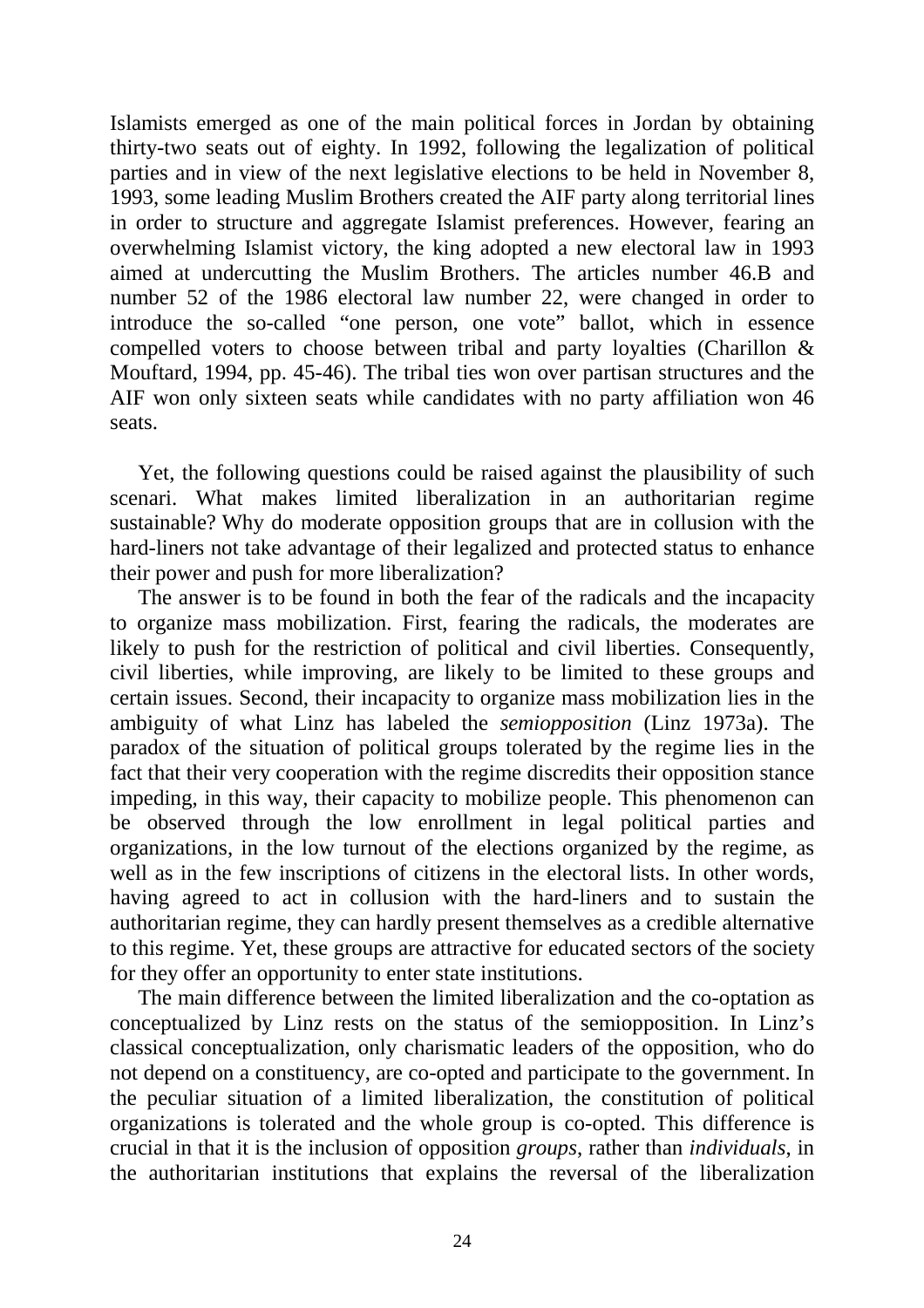dynamics from undermining into sustaining dynamics. The mechanism of cooptation allows the regime to be more *responsive* when needed by co-opting one of those groups on the one hand, and to *share the responsibilities* with these groups for unpopular policies on the other. As to groups rejecting the legal political game set by hard-liners, they are either excluded or repressed. The semiopposition thus paradoxically plays the role of "support of the state" (Zartman 1990: 220-246). In sum, by making the authoritarian regime more flexible, the collusion of the moderate opposition with hard-liners in the regime leads to the reversal of the dynamics of liberalization as conceptualized in the transition literature into dynamics allowing the authoritarian regime to survive.

#### **2. The epistemological shift from transition to transformation**

The reversal of political liberalization from undermining into sustaining dynamics shows that liberalizing reforms are not necessarily tantamount to a progress towards a more liberal type of regime. Contrariwise, I contend that in some Arab cases the guarantee of civil liberties limited to some groups has led to the survival of authoritarian regimes. That is to say that to the quantitative augmentation of liberal rights does not always correspond a qualitative progress towards a more liberal type of regime, let alone a more democratic one. In short, in and by themselves, liberal reforms could not be systematically equated with qualitative and genuine liberalization of the regime.

This puts in question the very idea, developed in the transition literature (Dahl 1971, O'Donnell and Schmitter 1986, Di Palma 1990, Przeworski 1991), of a continuum of liberalization admitting of gradations. Indeed, it is the equation of liberal rights conceived of in quantitative terms, i.e. how many civil liberties guaranteed to how many people, with liberal rights interpreted in qualitative terms, that is according to their impact on the nature of the regime, that precludes the very possibility of liberalization dynamics such as found in Arab cases.

In avoiding this shortcoming, a fruitful strategy to follow would be to learn from the work of scholars who have studied transition in Central and Eastern Europe. Stark argues that what the transposition of the set of concepts of transitology in Central and Eastern Europe reveals is the necessity to operate an epistemological shift from explaining the study of the process of liberal and democratic reforms *according* to its end result, to the study of what is happening during the process *independently* of its end result (Stark 1992). In the former approach, explaining the process of liberalizing and democratizing a political regime is tantamount to explaining the causes or conditions of its end result, i.e. success or failure in implementing a minimal bunch of civil rights and democratic procedures, while in the latter approach, it is rather making the process of change itself intelligible. Only from such a vantage point, it is possible to leave the qualitative interpretation of the outcome of transformation open. As he argues himself, "we become circumspect about the notion of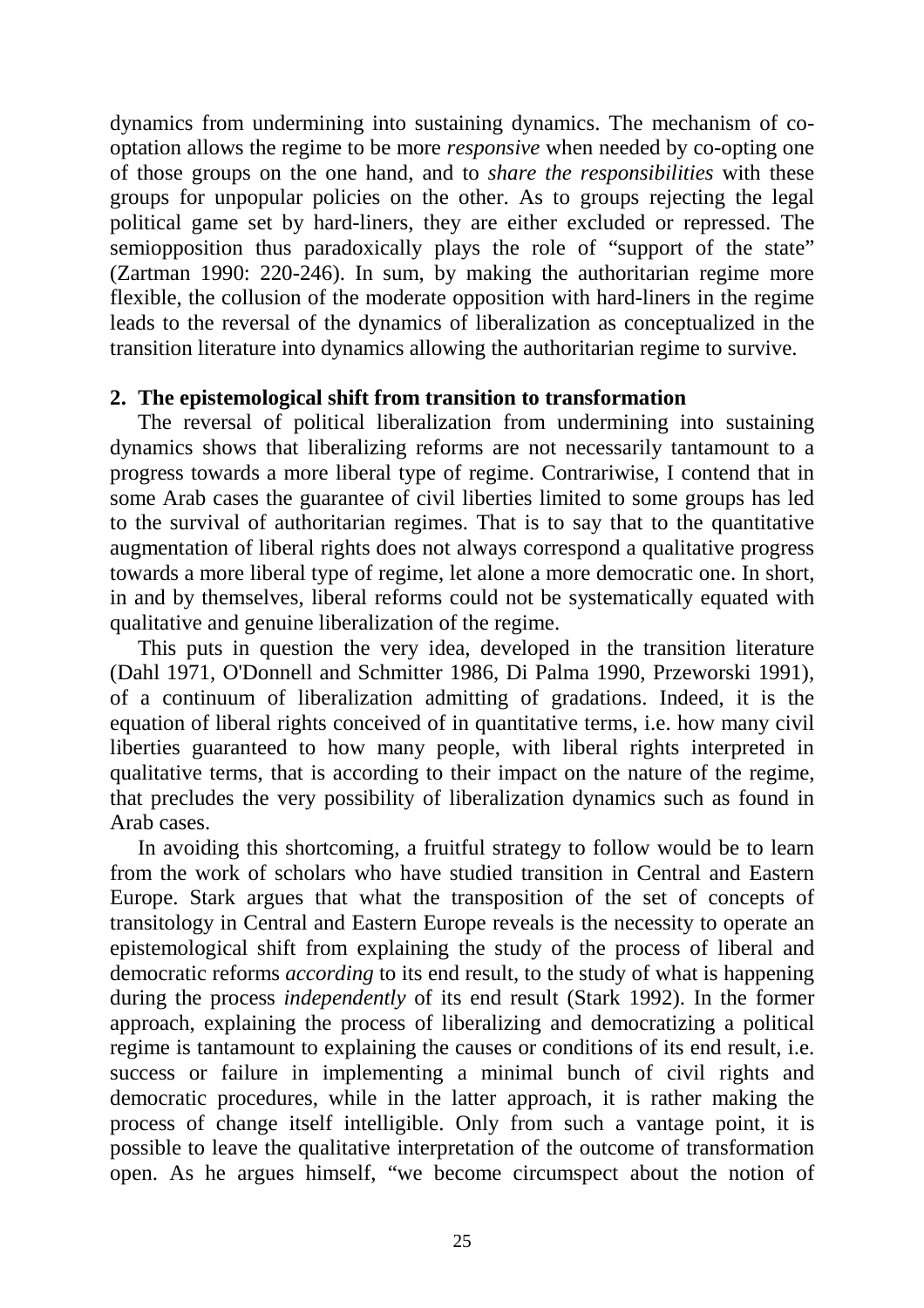"transition" itself – alert to the possibility that behind such a seemingly descriptive term are teleological concepts driven by hypothesized end states … Thus in place of *transition* we analyze *transformations*, in which the introduction of new elements most typically combines with adaptations, rearrangements, permutations, and reconfigurations of existing organizational forms" (Stark 1992: 300). The main implications of this shift are twofold. First, a focus on regime transformation instead of transition implies that what is needed is an interpretation of the complexities of the process of change rather than its outcome. Therefore, the researcher abandons the very idea of qualifying regime changes as either liberalization or democratization, which are "concepts driven by hypothesized end states." Second, it logically supposes the introduction of historical forces in the study of regime, because "in a theory of change based on an analysis of transformative practices, the new does not come from the new - or from nothing - but from reshaping existing resources … thus, transformation will resemble innovative adaptations that combine seemingly discrepant elements – bricolage - more than architectural design" (Stark 1992: 301).

This epistemological shift has opened a whole agenda of research on regime change analysis focusing on "the metamorphosis of organizational forms and adaptations of social ties as causal factors explaining the outcome of political transformation in eastern and central Europe" (Stark 1996, Szelényi and Szelényi 1995). As a way of illustrating the fruitfulness and vitality of this research agenda and without pretending to be exhaustive, it could be said that scholars opting for the study of transformative practices have chosen between two main strategies. Some have drawn from the methodology elaborated by the literature on path dependence and critical junctures (Bruszt and Stark 1998, Bunce 1999, Collier and Collier 1991, Mahoney 2000, Pierson 2000, Thelen 1999). Other scholars have instead opted for the study of the implication of prior regime type as a way of accounting for the impact of historical forces on transition paths (Bunce 2000b, Linz and Stepan 1996). In my view, a similar research agenda should be opened on regime change in the Arab world.

#### **IV. Conclusion**

This paper places the Arab world in a broader comparative context. It shows how political trends in the Arab world follow two patterns of political liberalization: liberalization and backlash, and a fluctuation between limited liberalization and deliberalization. It then shows how the latter pattern of change raises questions about the explanatory frameworks that are currently used to understand regime change and which have been applied to the Arab world. Thereafter, it offers an interpretation of the weak moderate opposition relative to the radical one as a factor that reverses the liberalization dynamics as conceptualized in the transition literature. This weakness leads the moderate opposition to collude with the hard-liners in the regime, sustaining in this way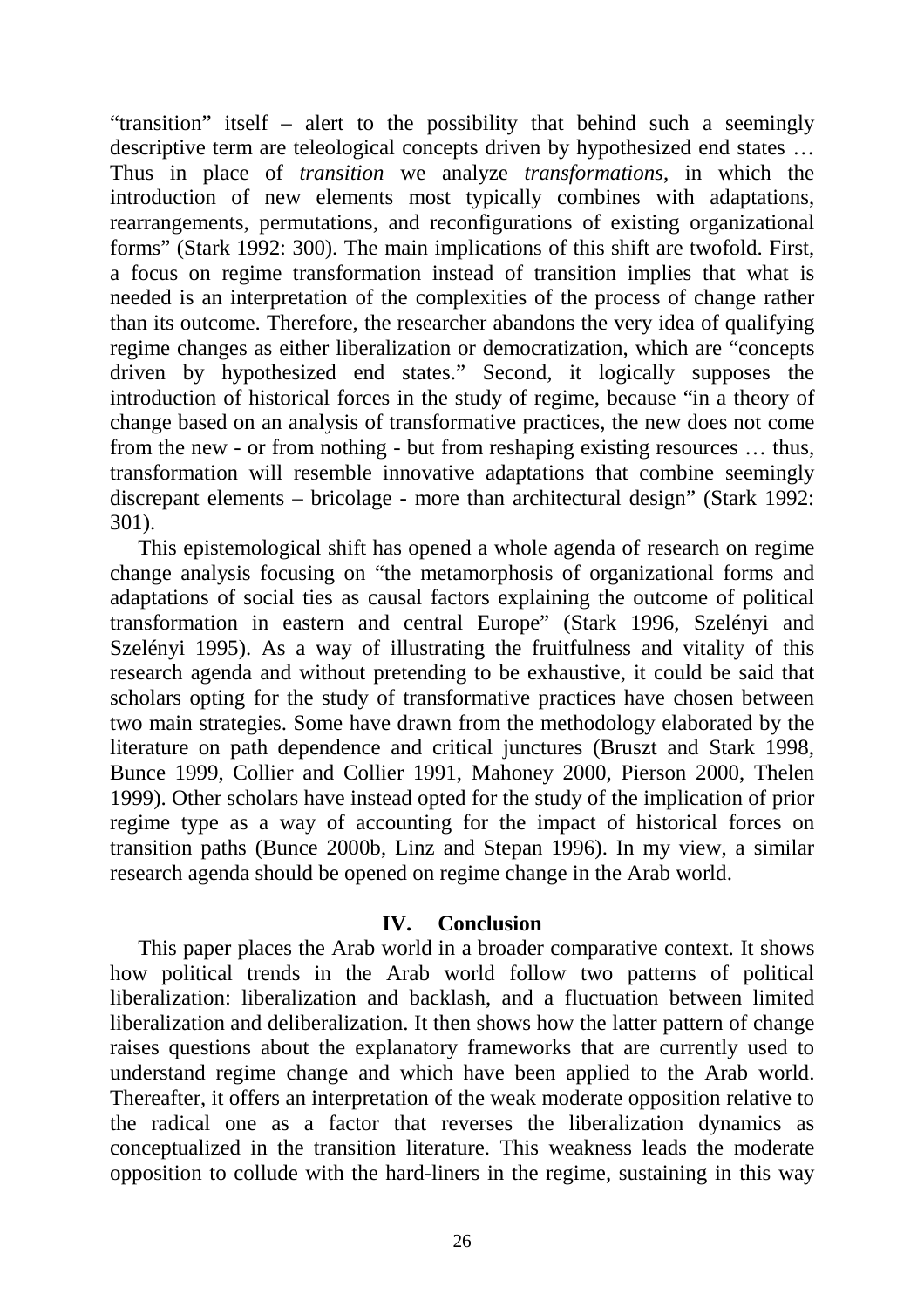the authoritarian regime rather than undermining it. Finally, it is argued that this interpretation questions the idea of a continuum of liberalization and pleads for making an epistemological shift from the study of transition to the study of regime transformations. A large research agenda on regime change in the Arab world is thus opened.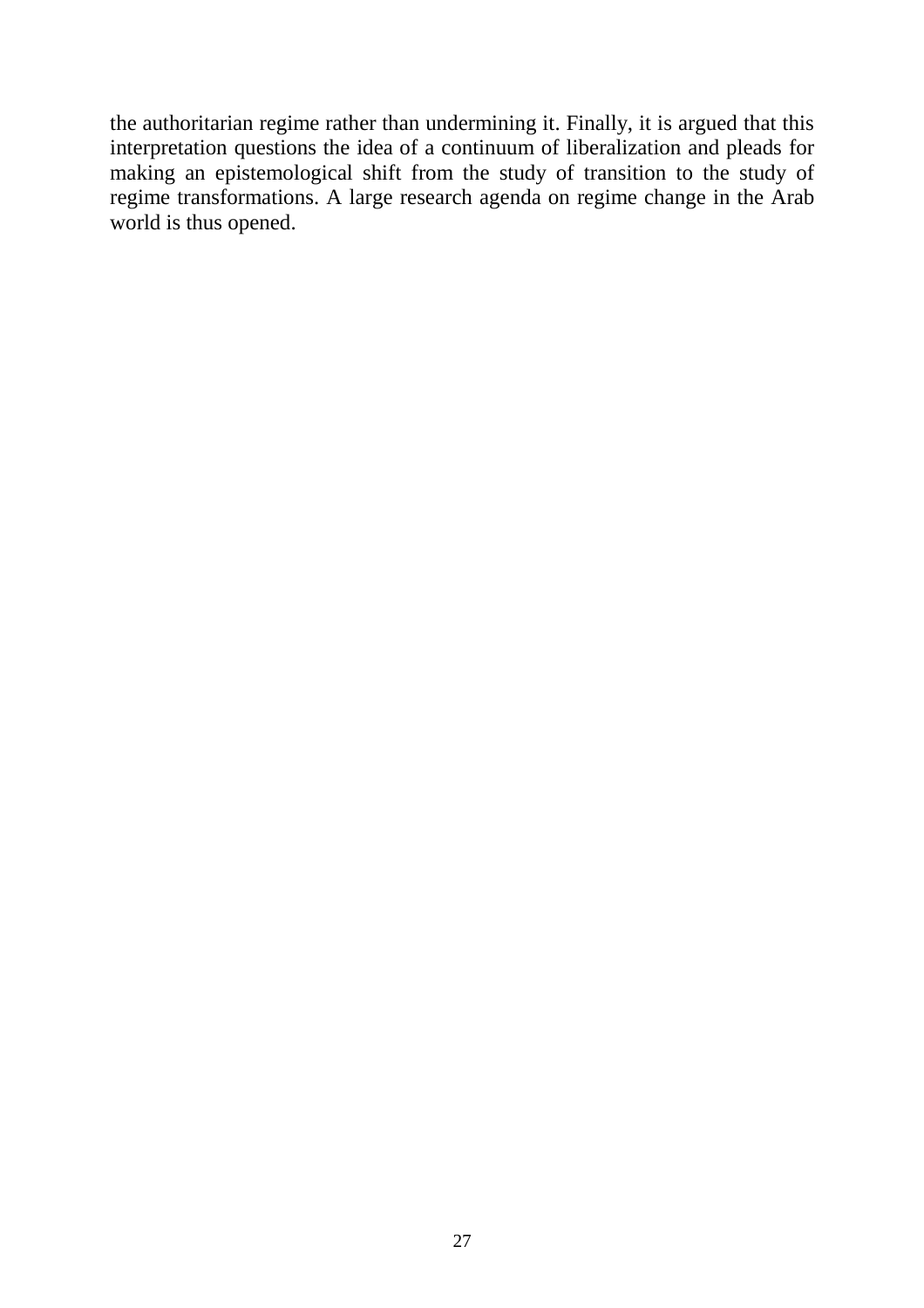#### **References**

- Agate, Pierre, Camau Michel, Flory Maurice, Korany Bahgat, and Mantran Robert. 1990. *Les Régimes Politiques Arabes*. Paris: Presses Universitaires de France.
- Anderson, Lisa. 1999. "Politics in the Middle East: Opportunities and Limits in the Quest for Theory." In *Area Studies and Social Science: Strategies for Understanding Middle East Politics*, ed. Tessler Mark, pp. 1-10. Bloomington and Indianapolis: Indiana University Press.
- Ayubi, N. Nazih. 1995. *Overstating the Arab State. Politics and Society in the Middle East.* London: I.B. Tauris.
- Baaklini, Abdo, Denoeux Guilain, and Springborg Robert. 1999. *Legislative Politics in the Arab World. The Resurgence of Democratic Institutions.* Boulder, London: Lynne Rienner Publishers.
- Beaudet, Pierre, and Moussa Rathiba Hadj. 1995. *Démocratie et Mouvements Associatifs en Algérie.* Montréal: CEAD.
- Bendourou, Omar. 1996. "Power and Opposition in Morocco." *Journal of Democracy*, volume 7, Number 3, pp. 108-122.
- Brand, Laurie. 1992. "Economic and Political Liberalization in a Rentier Economy: The Case of the Hashemite Kingdom of Jordan." In *Privatization and Liberalization in the Middle East*, ed. Harik Iliya and Sullivan J. Denis, pp. 167-187. Bloomington: Indiana University Press.
- Brownlee, Jason M. 2002. "Low Tide after the Third Wave: Exploring Politics under Authoritarianism." *Comparative Politics*, Volume 34, Number 4, pp. 477-498.
- Bruszt, László, and Stark David. 1998. *Post-Socialist Pathways. Transforming Politics and Property in East Central Europe.* Cambridge: Cambridge University Press.
- Brynen, Rex. 1992. "Economic Crisis and Post-Rentier Democratization in the Arab World: The Case of Jordan." *Canadian Journal of Political Science,* volume 25, Number 1, March, pp. 69-97.
- Brynen, Rex, Korany Bahgat, and Noble Paul. 1995. *Political Liberalization and Democratization in the Arab World. Volume 1: Theoretical Perspectives.* Boulder, and London: Lynne Rienner Publishers.
- Brynen, Rex, Korany Bahgat, and Noble Paul. 1998a. *Political Liberalization and Democratization in the Arab World. Volume 2: Comparative Experiences.* Boulder, and London: Lynne Rienner Publishers.
- Brynen, Rex, Korany Bahgat, and Noble Paul. 1998b. "Conclusion: Liberalization, Democratization, and Arab Experiences." In *Political Liberalization and Democratization in the Arab World. Volume 2: Comparative Experiences,* ed. Brynen Rex, Korany Bahgat, and Noble Paul, pp. 267-278. Boulder, and London: Lynne Rienner Publishers.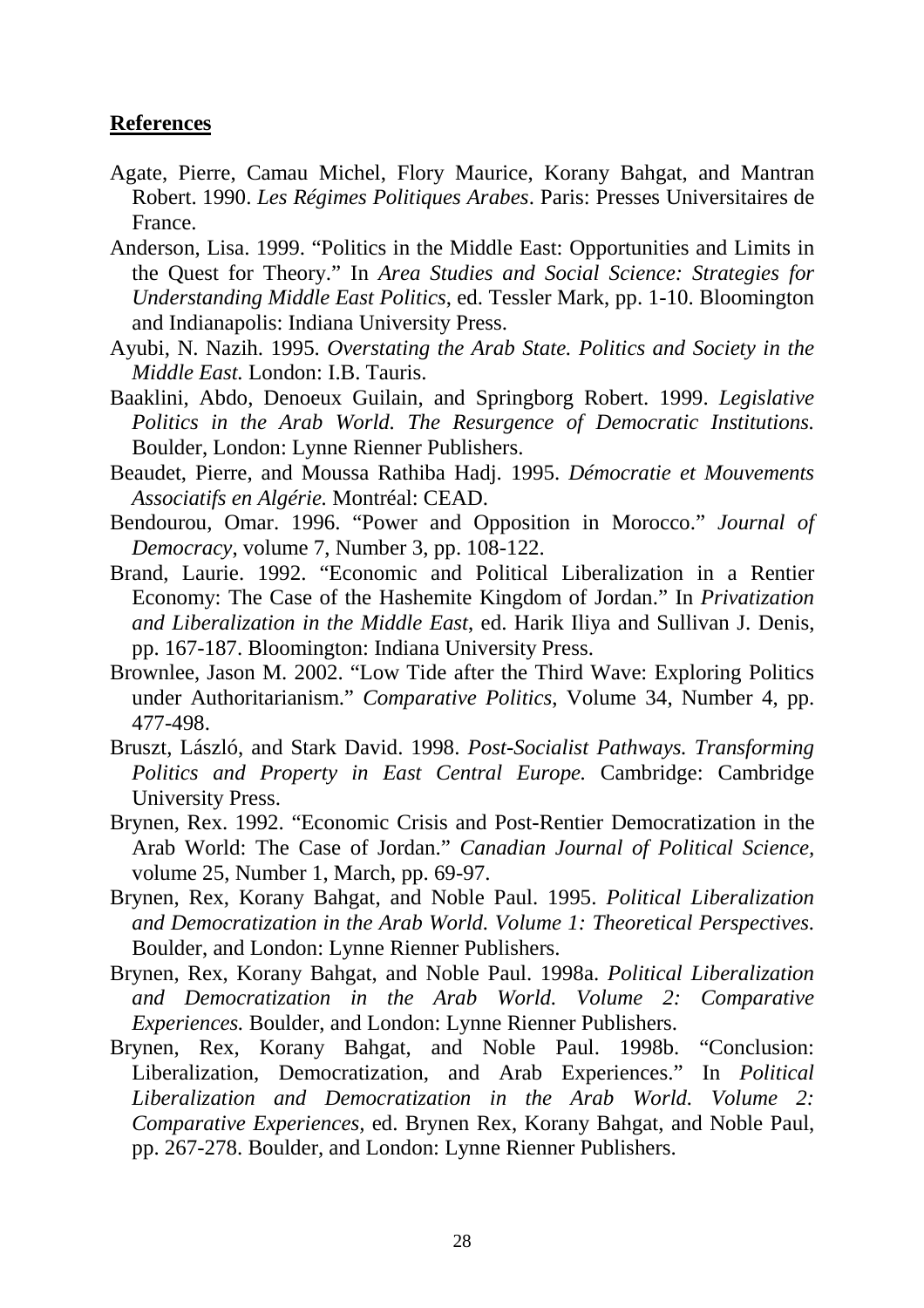- Bunce, Valerie. 1999. *Subversive Institutions: The Design and the Destruction of Socialism and the State*. New York: Cambridge University Press.
- Bunce, Valerie. 2000a. "Comparative Democratization. Big and Bounded Generalizations." *Comparative Political Studies*, Volume 33, Number 6/7, pp. 703-734.
- Bunce, Valerie. 2000b. "Quand le Lieu Compte. Spécificités des Passés Autoritaires et Réformes Economiques dans les Transitions à la Démocratie." *Revue Française de Science Politique*, Volume 50, Number 4-5, pp. 633-656.
- Charillon, Frédéric, and Mouftard Alain 1994. "Jordanie: les élections du 8 novembre 1993 et le processus de paix." *Monde Arabe. Maghreb Machrek*, Number 144, pp. 40-54.
- Collier, David, and Collier, Ruth Berins. 1991. *Shaping the Political Arena. Critical Junctures, the Labor Movement, and Regime Dynamics in Latin America*. Princeton, New Jersey: Princeton University Press.
- Collier, Ruth Berins. 1999. *Paths toward Democracy: The Working Class and Elites in Western Europe and South America.* Cambridge: Cambridge University Press.
- Dahl, A. Robert. 1971. *Polyarchy: Participation and Opposition*. New Haven, and London: Yale University Press.
- Dahl, A. Robert. 1973. "Introduction." In *Regimes and Oppositions,* ed. Robert, A. Dahl, pp.1-26. New Haven and London: Yale University Press.
- Di Palma Giuseppe. 1990. *To Craft Democracies. An Essay on Democratic Transitions.* Berkeley: University of California Press.
- Entelis, John P. ed. 1997. *Islam, Democracy, and the State in North Africa*. Bloomington and Indianapolis: Indiana University Press.
- Goldblatt, David, Kiloh Margaret, Lewis Paul, and Potter David. 1997. *Democratization.* Cambridge: Polity Press in association with the Open University.
- Gould, Andrew C. 1999. *Origins of Liberal Dominance: State, Church, and Party in Nineteenth-Century Europe*. Ann Arbor: University of Michigan Press.
- Huntington, Samuel P. 1991. *The Third Wave: Democratization in the Late Twentieth Century.* London: University of Oklahoma Press.
- Korany, Bahgat, and Noble Paul. 1998. "Introduction: Arab Liberalization and Democratization. The Dialectics of the General and the Specific." In *Political Liberalization and Democratization in the Arab World, Volume 2: Comparative Experiences,* ed. Rex Brynen, Bahgat Korany, and Paul Noble, pp. 267-278. Boulder, London: Lynne Rienner Publishers.
- Labat, Séverine. 1995. *Les Islamistes Algériens. Entre les Urnes et le Maquis*. Paris: Editions du Seuil.
- Leca, Jean. 1995. "Democratization in the Arab World: Uncertainty, Vulnerability, and Legitimacy. A Tentative Conceptualization and Some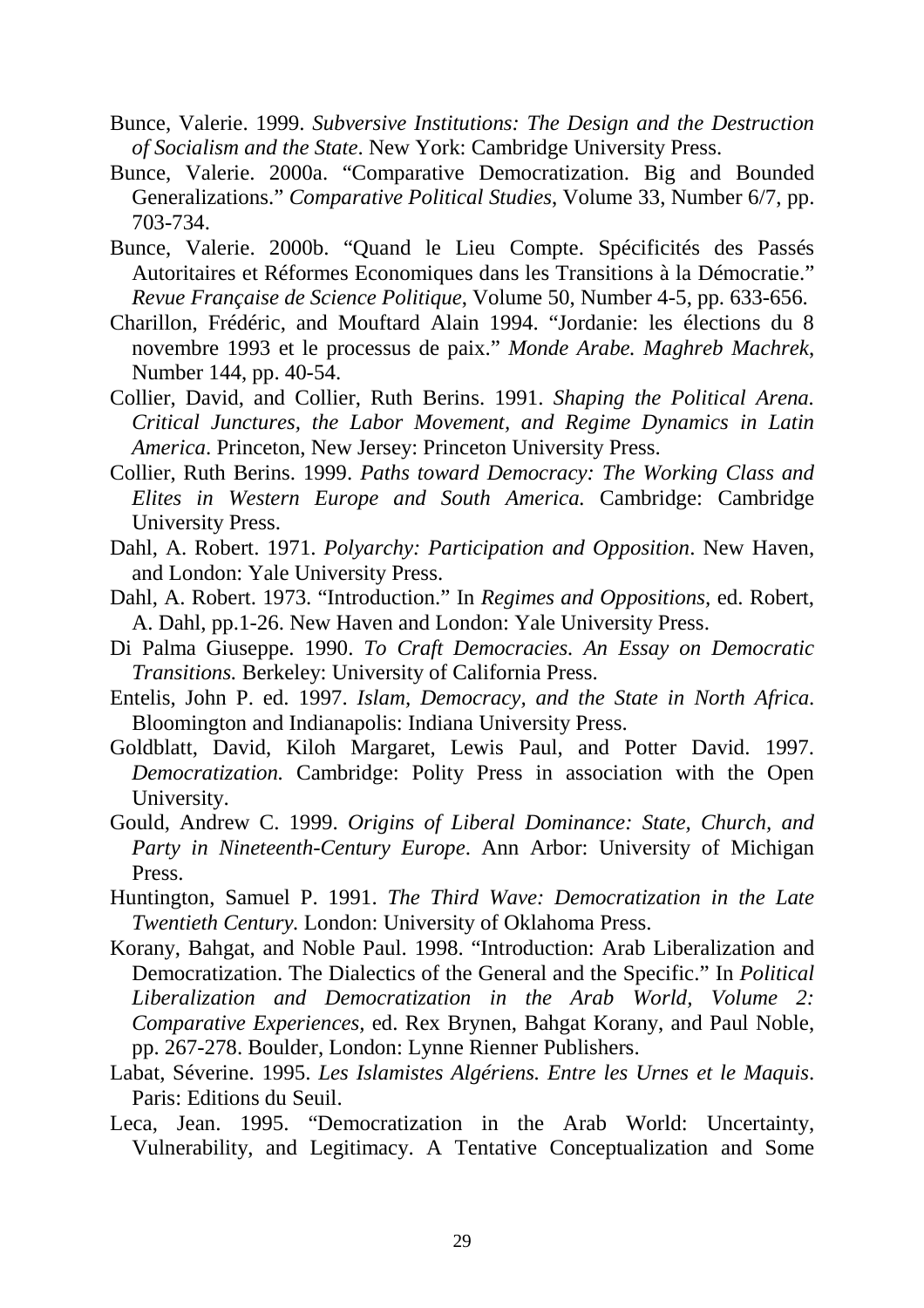Hypotheses." In *Democracy without Democrats? The Renewal of Politics in the Muslim World*, ed. Salamé Ghassan, pp. 48-83. London: I.B. Tauris.

- Linz, J. Juan. 1966. "Michels e il suo Contributo alla Sociologia Politica." In *La Sociologia del Partito Politico nella Democrazia Moderna,* Michels Roberto, pp. xii-cxix. Bologna: Il Mulino.
- Linz, J. Juan. 1970a. "An Authoritarian Regime: Spain," In *Mass Politics: Studies in Political Sociology,* ed. Erik Allardt, and Stein Rokkan, pp. 251- 283. New York: Free Press.
- Linz, J. Juan. 1973a. "Opposition to and under an Authoritarian Regime: The Case of Spain." In *Regimes and Oppositions,* ed. Robert A. Dahl*,* pp. 171- 259. New Haven and London: Yale University Press.
- Linz, J. Juan. 1973b. "The Future of an Authoritarian Situation or the Institutionalization of an Authoritarian Regime: The Case of Brazil." In *Authoritarian Brazil: Origins, Policies, and Future,* ed. Stepan Alfred, pp. 233-254. New Haven, and London: Yale University Press.
- Linz, J. Juan. 1975. "Totalitarian and Authoritarian Regimes." In *Handbook of Political Science Volume 3,* ed. Fred Greenstein, and Nelson Polsby, pp. 175- 411. Reading, MA: Addison-Wesley.
- Linz, J. Juan, and Stepan, Alfred. 1996. *Problems of democratic Transition and Consolidation: Southern Europe, South America, and Post-Communist Europe*. Baltimore and London: The Johns Hopkins University Press.
- Luciani, Giacomo. 1987. "Allocation vs. Production States: A Theoretical Framework." In *The Rentier State*, ed. Beblawi Hazem and Luciani Giacomo, pp. 63-82. London, and New York: Croom Helm.
- Luciani, Giacomo. 1988. "Economic Foundations of Democracy and Authoritarianism: The Arab World in Comparative Perspective." *Arab Studies Quarterly,* volume 10, Number 4, pp. 457-475.
- Luciani, Giacomo. 1995a. "Resources, Revenues and Authoritarianism in the Arab World: Beyond the Rentier State?" In *Political Liberalization and Democratization in the Arab World*. *Volume 1, Theoretical Perspectives,* ed. Brynen Rex, Korany Bahgat, and Noble Paul, pp. 211-228. Boulder, London: Lynne Rienner Publishers.
- Luciani, Giacomo. 1995b. "The Oil Rent, The Fiscal Crisis of the State, and Democratization." In *Democracy without Democrats? The Renewal of Politics in the Muslim World*, ed. Salamé Ghassan, pp. 130-155. London: I.B. Tauris.
- Mahoney, James. 2000. "Path Dependence in Historical Sociology." *Theory and Society*, Volume 29, pp. 507-548.
- O'Donnell, Guillermo, and Philippe C. Schmitter. 1986. *Transitions from Authoritarian Rule: Tentative Conclusions about Uncertain Democracies*. Baltimore: Johns Hopkins University Press.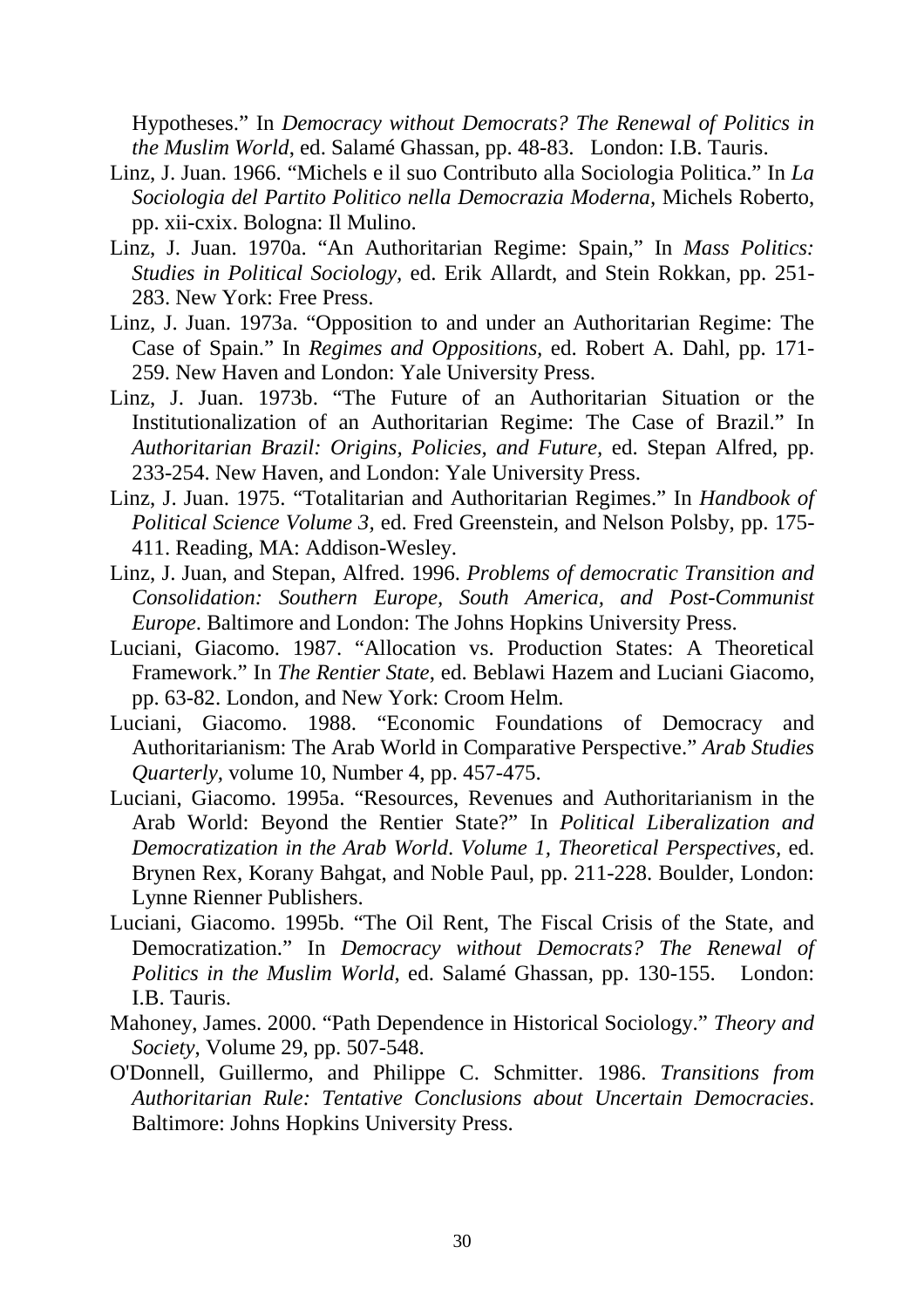- Pierson, Paul. 2000. "Increasing Returns, Path Dependence, and the Study of Politics." *American Political Science Review*, Volume 94, Number 2, pp. 251- 267.
- Przeworski, Adam. 1991. *Democracy and the Market: Political and Economic Reforms in Eastern Europe and Latin America*. Cambridge: Cambridge University Press.
- Rouquié, Alain. 1985. "Changement Politique et Transformation des Régimes." In *Traité de Science Politique, volume 2: Les Régimes Politiques Contemporains*, ed. Grawitz Madeleine et Leca Jean, pp. 599-632. Paris: Presses Universitaires de France.
- Rueschemeyer, Dietrich, Stephens Evelyne Huber, and Stephens John D. 1992. *Capitalist Development and Democracy*. Chicago: University of Chicago Press.
- Rustow, Dankwart A. 1999. "Transitions to Democracy: Toward a Dynamic Model." In *Transitions to Democracy*, ed. Anderson Lisa, pp. 14-41. New York: Columbia University Press.
- Salamé, Ghassan. 1991. "Sur la Causalité d'un Manque: Pourquoi le Monde Arabe n'est-il donc pas Démocratique?" *Revue Française de Science Politique,* Volume 41, Numéro 3, pp. 307-341.
- Salamé, Ghassan. 1995. *Democracy without Democrats? The Renewal of Politics in the Muslim World.* London: I.B. Tauris.
- Satloff, Robert. 1992. "Jordan's great Gamble: Economic Crisis and Political Reform." In *The Politics of Economic Reform in the Middle East*, ed. Barkley J. Henri, pp. 129-152. New York: St. Martin's Press.
- Stark, David. 1992. "The Great Transformation? Social Change in Eastern Europe. From System Identity to Organizational Diversity: Analyzing Social Change in Eastern Europe." *Comparative Sociology*, Volume 21, Number 3, pp. 299-304.
- Stark, David. 1996. "Recombinant Property in East European Capitalism." *American Journal of Sociology*, Volume 101, Number 4, pp. 993-1027.
- Szelényi, Ivan, and Szelényi, Szonja. 1995. "Circulation or Reproduction of Elites during the Post-Communist Transformation of Eastern Europe: Introduction." *Theory and Society*, Volume 24, Number 5, pp. 615-638.
- Thelen, Kathleen. 1999. "Historical Institutionalism in Comparative Politics." *Annual Review of Political Science*, Volume 2, pp. 369-404.
- Tocqueville, Alexis De. 1866. *L'Ancien Régime et la Révolution.* Paris: Michel Lévy Frères. Septième Edition.
- Veyne, Paul. 1971. "Foucault révolutionne l'histoire." In *Comment on écrit l'histoire*, Paul Veyne, pp. 385-429. Paris: Editions du Seuil.
- Waterbury, John. 1995. "Democracy without Democrats?: The Potential for Political Liberalization in the Middle East." In *Democracy without Democrats? The Renewal of Politics in the Muslim World*, ed. Salamé Ghassan, pp. 23-47. London: I.B. Tauris.